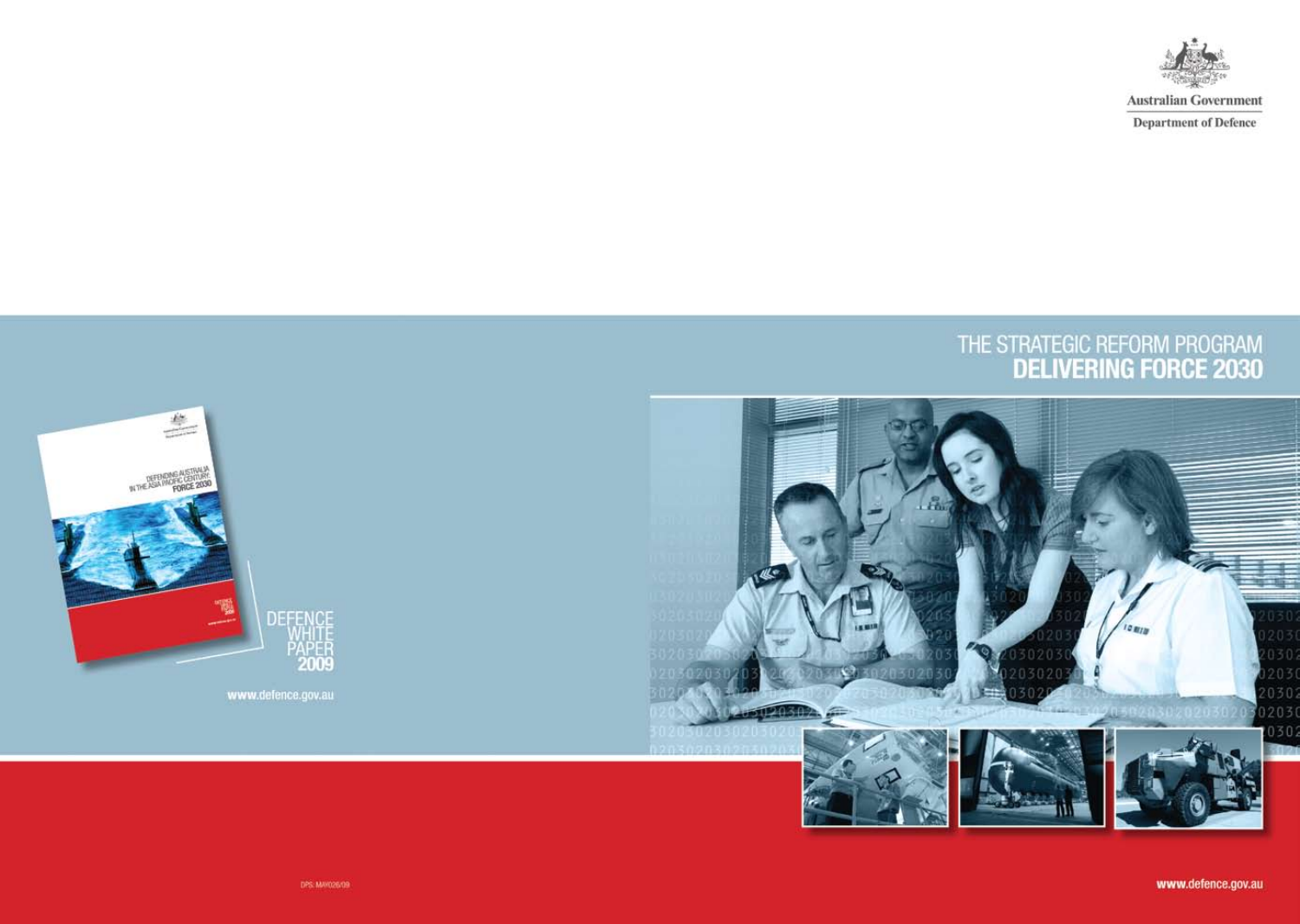# THE STRATEGIC REFORM PROGRAM 2009 **Delivering Force 2030**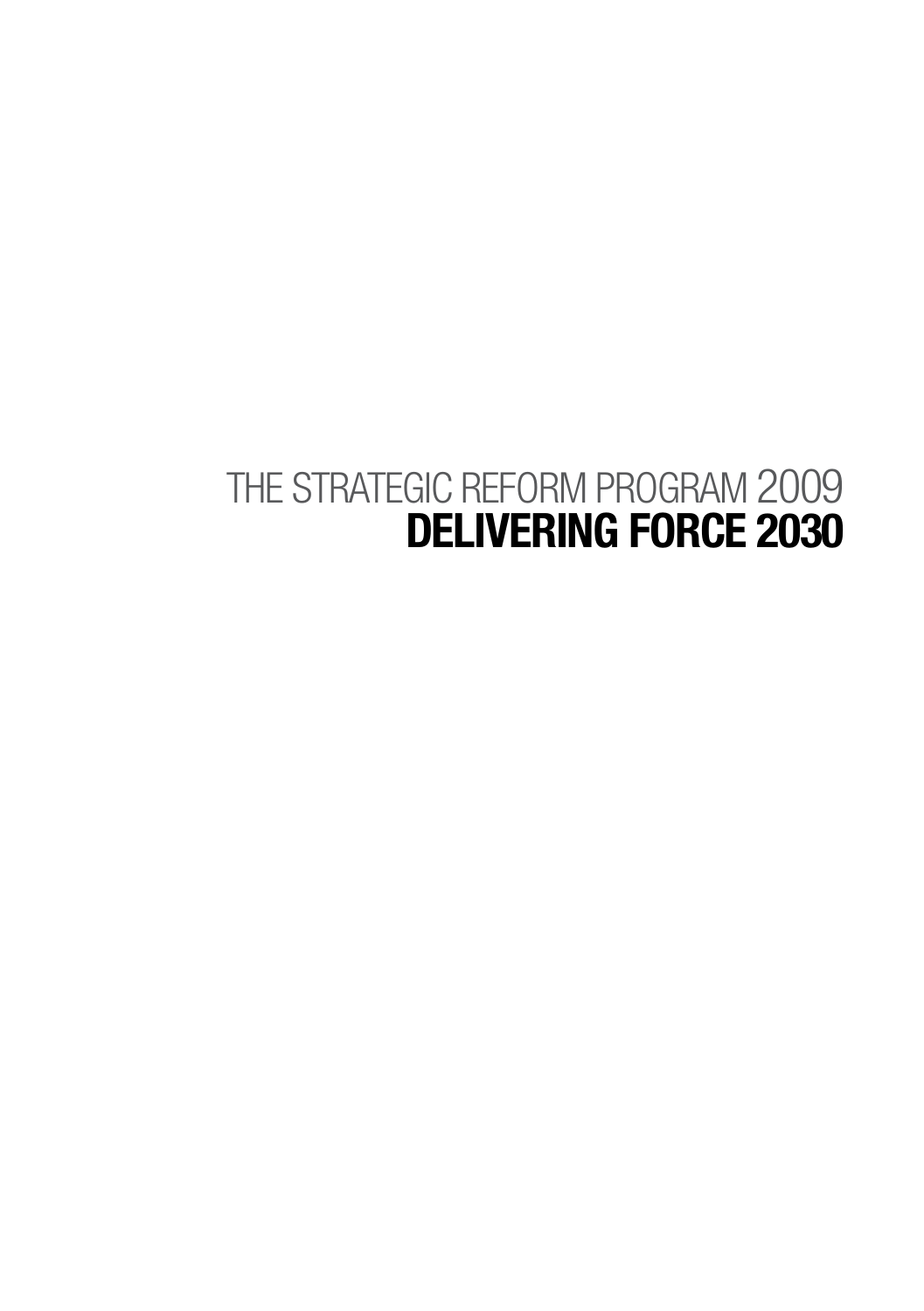© Commonwealth of Australia 2009

This work is copyright. Apart from any use as permitted under the *Copyright Act 1968*, no part may be reproduced by any process without prior written permission from the Department of Defence.

Announcement statement–may be announced to the public

Secondary release-may be released to the public

ISBN: 978-0-642-29707-5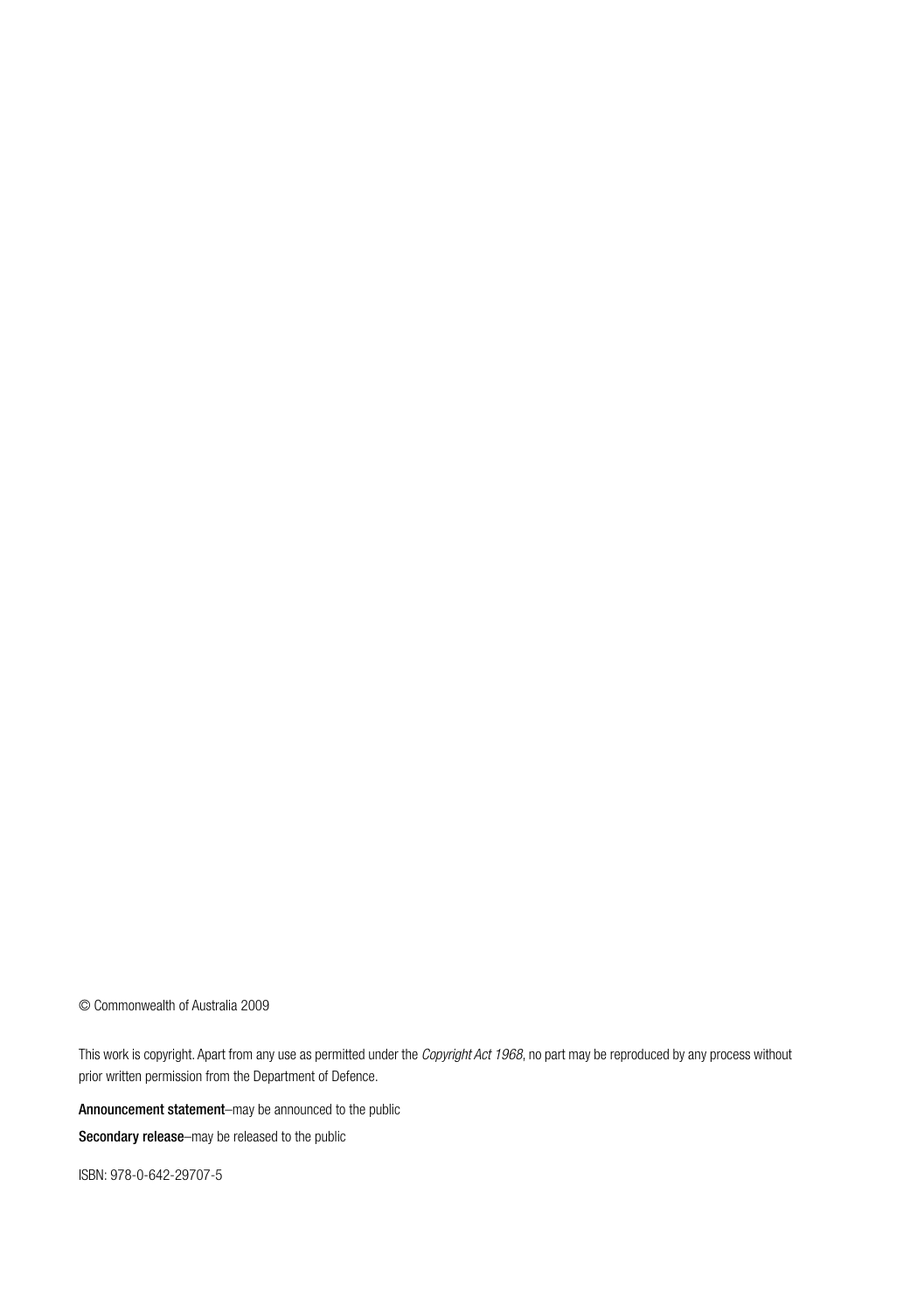# **Contents**

| Introduction by Secretary and Chief of the Defence Force                                                                                                                                                                                                                                                                                                                                                          | 3                                                                                |
|-------------------------------------------------------------------------------------------------------------------------------------------------------------------------------------------------------------------------------------------------------------------------------------------------------------------------------------------------------------------------------------------------------------------|----------------------------------------------------------------------------------|
| <b>Strategic Reform Program - Vision</b>                                                                                                                                                                                                                                                                                                                                                                          | 4                                                                                |
| <b>Why Reform?</b>                                                                                                                                                                                                                                                                                                                                                                                                | 4                                                                                |
| What is the Strategic Reform Program?                                                                                                                                                                                                                                                                                                                                                                             | $5\phantom{.0}$                                                                  |
| <b>Savings</b>                                                                                                                                                                                                                                                                                                                                                                                                    | 8                                                                                |
| <b>Improved Accountabilities in Defence</b><br>Output-Focussed Budget Model                                                                                                                                                                                                                                                                                                                                       | 9<br>10                                                                          |
| <b>Improved Defence Planning</b><br>Linking Strategic Planning and Capability Development<br>Accurately Forecasting and Planning Major Acquisitions<br>Capability Development<br>Procurement and Sustainment<br>Preparedness and Personnel and Operating Costs                                                                                                                                                    | 10<br>11<br>12<br>12<br>13.<br>13                                                |
| <b>Enhanced Productivity in Defence</b><br><b>Smart Sustainment</b><br>Maintenance<br>Inventory<br>Storage and Distribution (Logistics)<br>Lean Enterprise Support Services<br>Non-Equipment Procurement<br>Workforce Productivity and Shared Services<br><b>Cost Effective Capabilities</b><br>Information and Communications Technology<br>Intelligence<br>Science and Technology<br>Reserves<br>Defence Estate | 14<br>15<br>16<br>16<br>17<br>18<br>18<br>19<br>21<br>21<br>22<br>22<br>23<br>23 |
| How the Strategic Reform Program will be led and managed<br>Defence Strategic Reform Advisory Board<br>Internal Governance<br>Implementation Planning<br><b>Building Expert Capabilities</b>                                                                                                                                                                                                                      | 24<br>24<br>24<br>25<br>25                                                       |
| Conclusion                                                                                                                                                                                                                                                                                                                                                                                                        | 26                                                                               |
| <b>Attachments</b><br>Attachment A: Strategic Reform Program - Provisional Savings and Costs<br>White Paper and Strategic Reform Program - Indicative Workforce Implications<br>Attachment B:<br>Attachment C: High Level Implementation Schema for Savings Reform Streams<br>Attachment C2: High Level Implementation Schema for non-Savings Reform Streams                                                      | 27<br>27<br>28<br>29<br>30                                                       |

. . . . . .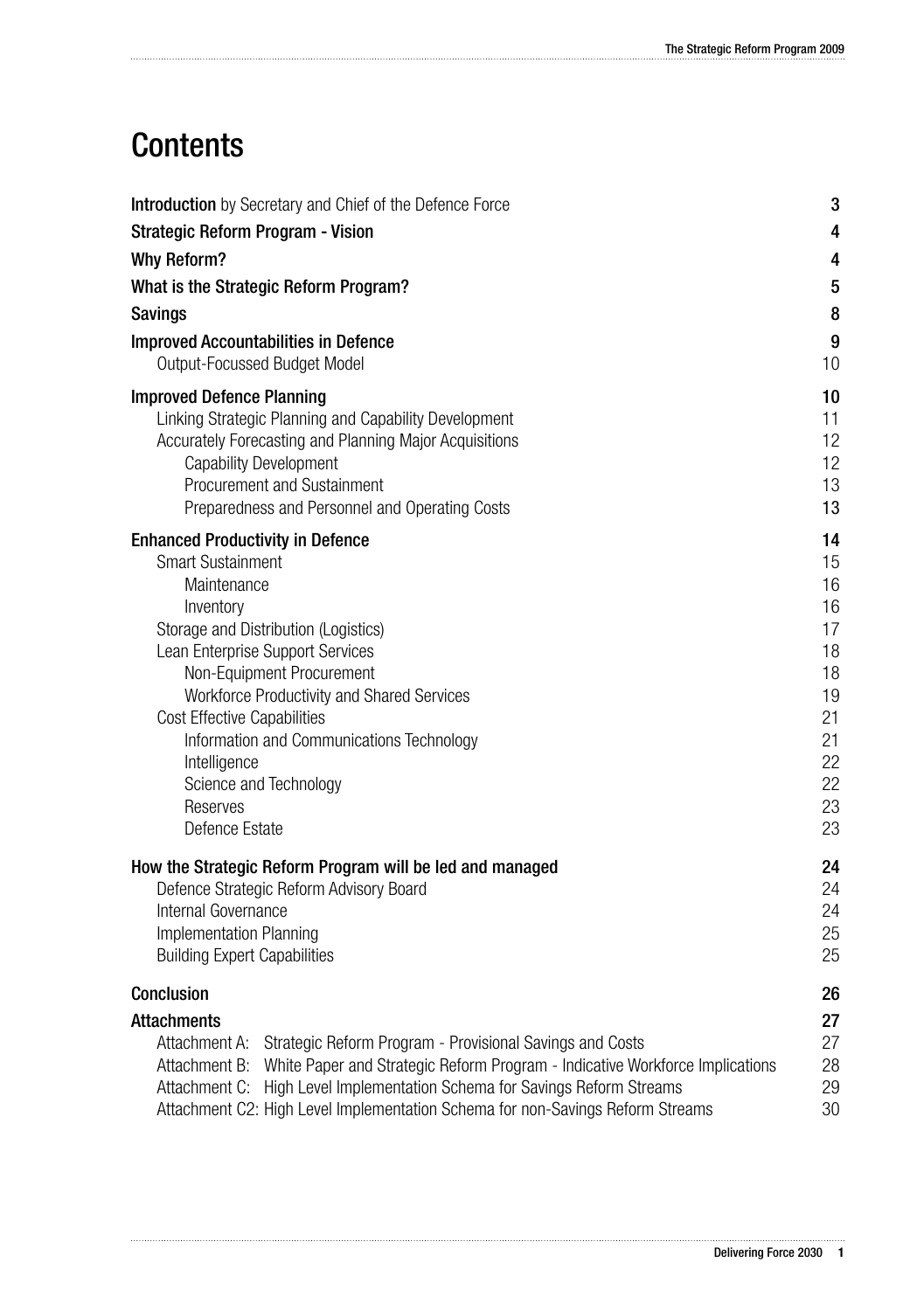

\* Stars refer to ADF Star rank or SES Band levels.

(1) Statutory appointment.

(2) Reports directly to the Minister for Defence in accordance with Section 196A of the *Defence Force Discipline Act 1982.*

(3) The Inspector-General ADF is directly responsible to the Chief of the Defence Force (CDF).

(4) The Inspector-General reports directly to the Secretary and CDF.

(5) Pending recruitment of Chief Audit Executive, there will be further organisational changes involving Inspector General's (IG) Division.

(6) Section 9(3) of the *Defence Act 1903* requires the Service Chiefs to advise the Minister on matters relating to their command.

 (7) Under the agreed business model for DMO as a prescribed agency, the CEO DMO Ministerial Directive identifies that the CEO DMO is directly accountable to the Minister for DMO's performance but remains accountable to the Secretary and CDF.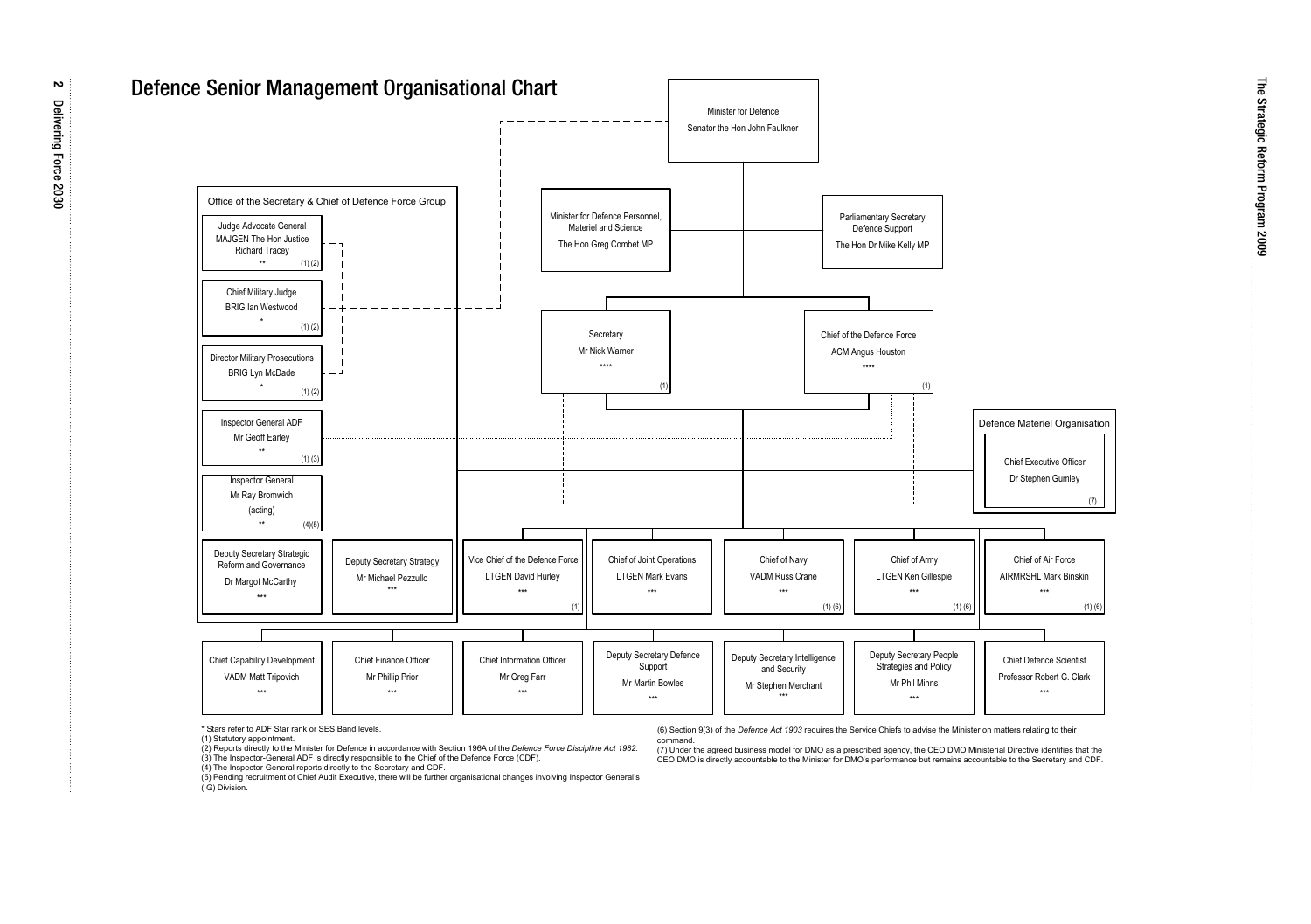# **Introduction**

The *2009 Defence White Paper* sets out the Government's plan to build a stronger Australian Defence Force (ADF). This force will keep the country secure at a time when significant strategic change in the Asia-Pacific region means that we must be prepared for uncertainty.

We have called this plan for a stronger Defence Force 'Force 2030' because it will take years of investment and steady building to create the military capabilities we need for national security in the future. Substantial funding is also needed to fix key areas in Defence where under-investment in past years has left vulnerabilities in our military capabilities and reduced the critical support functions to the ADF. Force 2030 describes the force we require to meet future challenges and includes the capabilities and infrastructure needed to support it, across all parts of the Defence Organisation.

Over the next four years Defence funding will amount to approximately \$104 billion. This is a massive investment of public money. Australians have a right to expect that Defence will use this money carefully. Defence must operate as efficiently as possible to extract the maximum value from this funding.

The Defence organisation needs fundamental reform if it is to be well placed to own and operate Force 2030. Reform will comprehensively and fundamentally improve the management of Defence, making the organisation more efficient and effective, and creating significant savings to reinvest in building a stronger Defence Force. Over the ten years to 2019 the Strategic Reform Program will deliver gross savings of around \$20 billion. This money will be reinvested to deliver stronger military capabilities, to remediate areas where there has not been enough funding in the past and to modernise the Defence enterprise 'backbone', all of which are essential to support the fighting force.

Reform on this scale is never easy, but the benefit is that these changes will give Australia a stronger, more agile and harder-hitting Defence Force.

The pages that follow outline the Strategic Reform Program. After support to current military operations there is no higher priority for Defence than to deliver these reforms.

This document sets out a blueprint for reform but it does not propose to offer all the answers right now for what will be a challenging decade for Defence. The target of \$20 billion is fixed but the reforms must be flexible enough to capture opportunities for making the right changes when they arise.

We are confident that our senior leadership and the Defence organisation's military and civilian staff will make the Strategic Reform Program a success. Reform will give us a stronger Defence Force and a stronger Defence Force will keep Australia safe in the decades to come.

Nick Warner **Secretary** 

 $\bigwedge$   $\bigwedge$   $\bigwedge$   $\bigwedge$ 

A.G. Houston ACM Chief of the Defence Force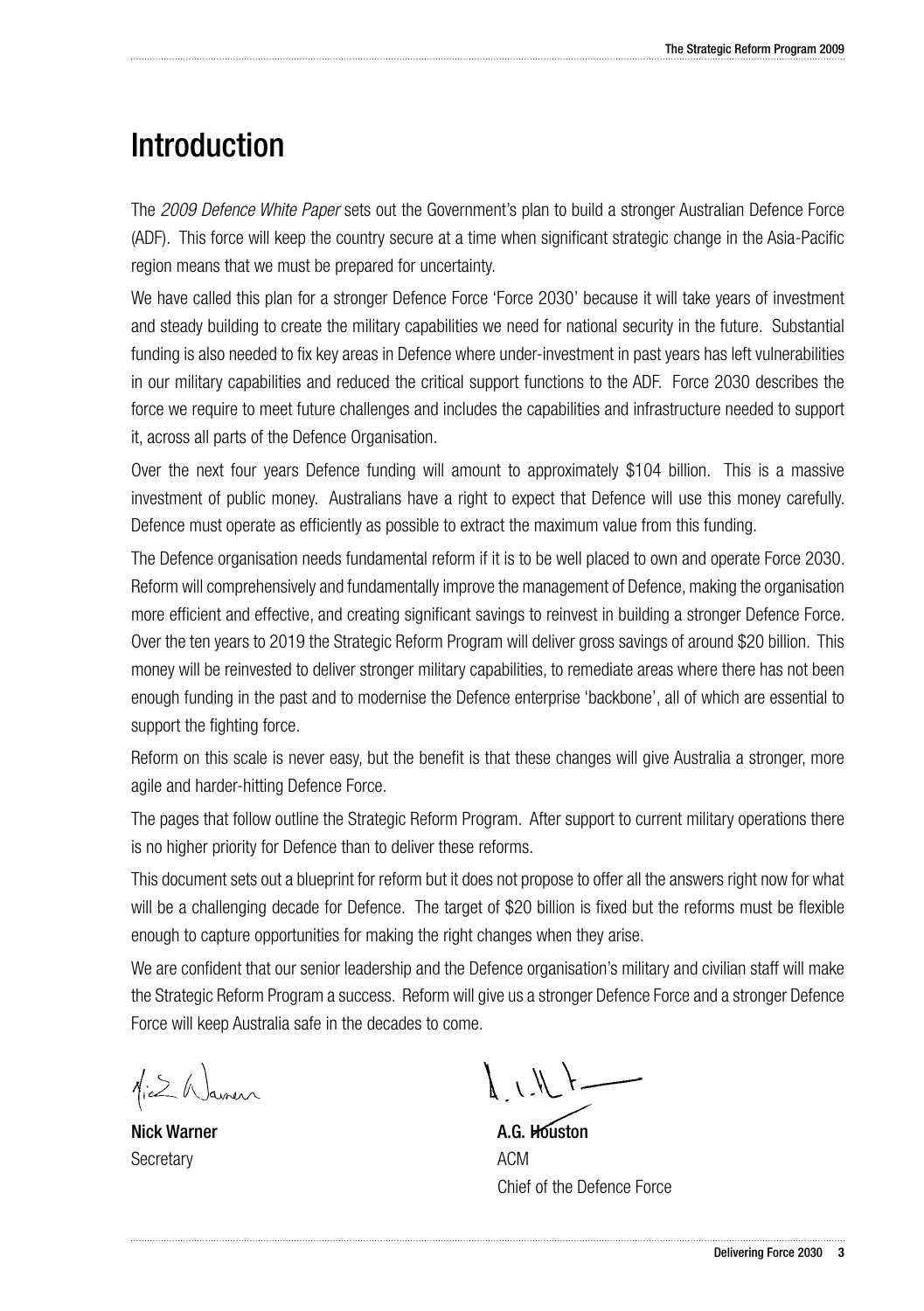# Strategic Reform Program - Vision

1. To create the efficient and accountable Defence organisation required to deliver and sustain Force 2030 within the funding envelope agreed by Government.

# Why Reform?

- 2. Government is seeking greater accountability and transparency in the way Defence manages its budget, and expects the best possible advice on which to base its capability investment decisions.
- 3. Like any large organisation, Defence is continually improving parts of its business. The need for fundamental and sustainable reform across the enterprise was recognised at the start of the White Paper process. Eight internal 'Companion Reviews' were commissioned to examine key parts of the Defence Organisation, along with a review of Intelligence Capability (known after its author as the Brady Review) and a review of capability Procurement and Sustainment (known after its author as the Mortimer Review). These reviews analysed the 'backbone' of Defence's business and considered the impact of emerging commercial, technology and business trends.
- 4. The need for more fundamental internal reform was also a key finding of the independent Defence Audit, which was conducted as part of the White Paper process. The Audit concluded that the reform activities in which Defence has been engaged over many years need to be continued, consolidated and intensified. The Audit pointed to measures that show how Defence can achieve the productivity and efficiency gains necessary to help fund a stronger Defence Force.
- 5. The Strategic Reform Program brings together the work of the Audit, the Companion Reviews, the Brady Review and the Mortimer Review. This comprehensive program presents a compelling agenda for sustainable reform that will:
	- provide a better understanding of the underlying drivers of the costs of Defence and promote discipline in Defence spending;
	- fundamentally improve procurement practices to build a stronger business-like culture and to deliver projects on time and on budget;
	- provide a more informed basis on which government can choose where and when to spend money in order to provide the most effective capability to defend Australia;
	- ensure that our information technology effectively supports and informs decision makers at all levels, and across all domains;
	- develop a better understanding of the cost drivers associated with different levels of preparedness for all Defence capabilities to conduct and sustain operations, to allow us to make better informed decisions on the financial impact of changes in those levels;
	- implement techniques to eliminate duplication and waste in maintaining capabilities, increase their operational availability and reduce the cost of ownership;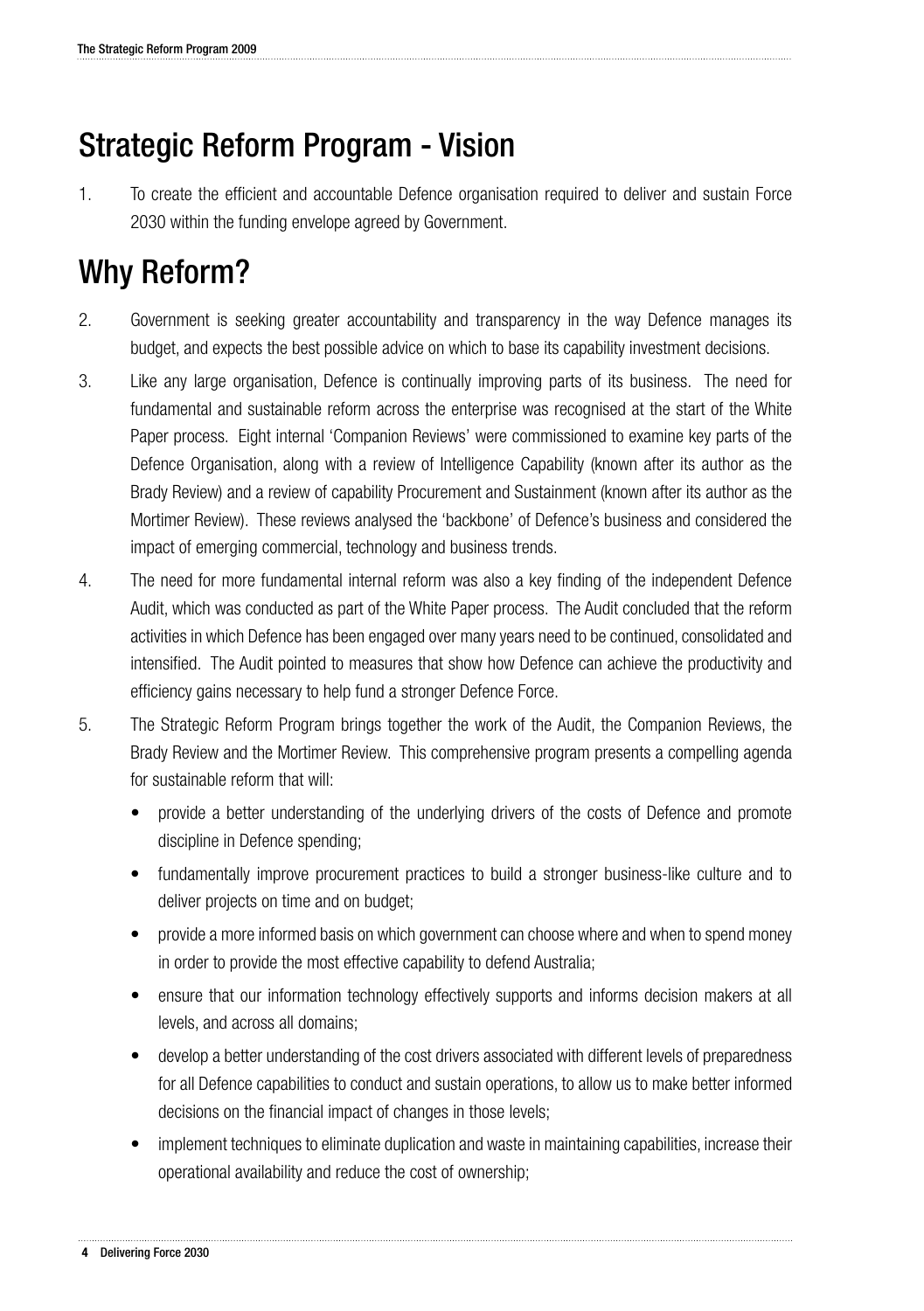- modernise Defence warehousing and distribution infrastructure;
- create an efficient 'back office' through the extension of shared service delivery models; and
- determine the appropriate mix and size of our workforce that balances capability risk and workforce cost, and seeks to build expert capabilities.

# What is the Strategic Reform Program?

- 6. The Strategic Reform Program will comprehensively and fundamentally improve the supporting 'backbone' of Defence, making the organisation more efficient and effective, and creating significant savings to reinvest in building a stronger Defence Force. These savings and reinvestments are essential to ensure the capability goals set out in the White Paper are delivered.
- 7. The Strategic Reform Program has three key elements:
	- **Improved Accountability in Defence.** Providing much greater transparency that is, visibility of how Defence manages the close to \$26 billion annual budget - will strengthen the accountability of Defence, and individuals within Defence, to the Government, to Parliament and the Australian taxpayer.
	- **Improved Defence Planning.** Improving our strategic and corporate level planning will strengthen the link between strategic planning and the definition and development of military capabilities; better control the cost of military preparedness; and tighten governance and systems to ensure that Defence accurately forecasts and manages major acquisitions.
	- **Enhanced Productivity in Defence.** Implementing smarter, tighter and more cost effective business processes and practices will make sustainment and support management more efficient and effective; improve cost effectiveness for military capability and procurement processes; and create the basis for a more efficient Defence Estate footprint.
- 8. The Strategic Reform Program comprises 15 separate reform streams that will take between three to five years to fully implement and deliver mature savings: Capability Development; the Defence Estate; Information and Communications Technology; Intelligence; Smart Maintenance; Inventory; Procurement and Sustainment; Logistics; Non-Equipment Procurement; Preparedness, Personnel and Operating Costs; Reserves; Science and Technology; Output Focussed Budget Model; Strategic Planning; and Workforce and Shared Services.
- 9. Some reform streams such as Non-Equipment Procurement and Shared Services will generate specific savings. Other reforms such as strategic planning and capability development will help to keep costs down through better quality planning, cost estimation and control.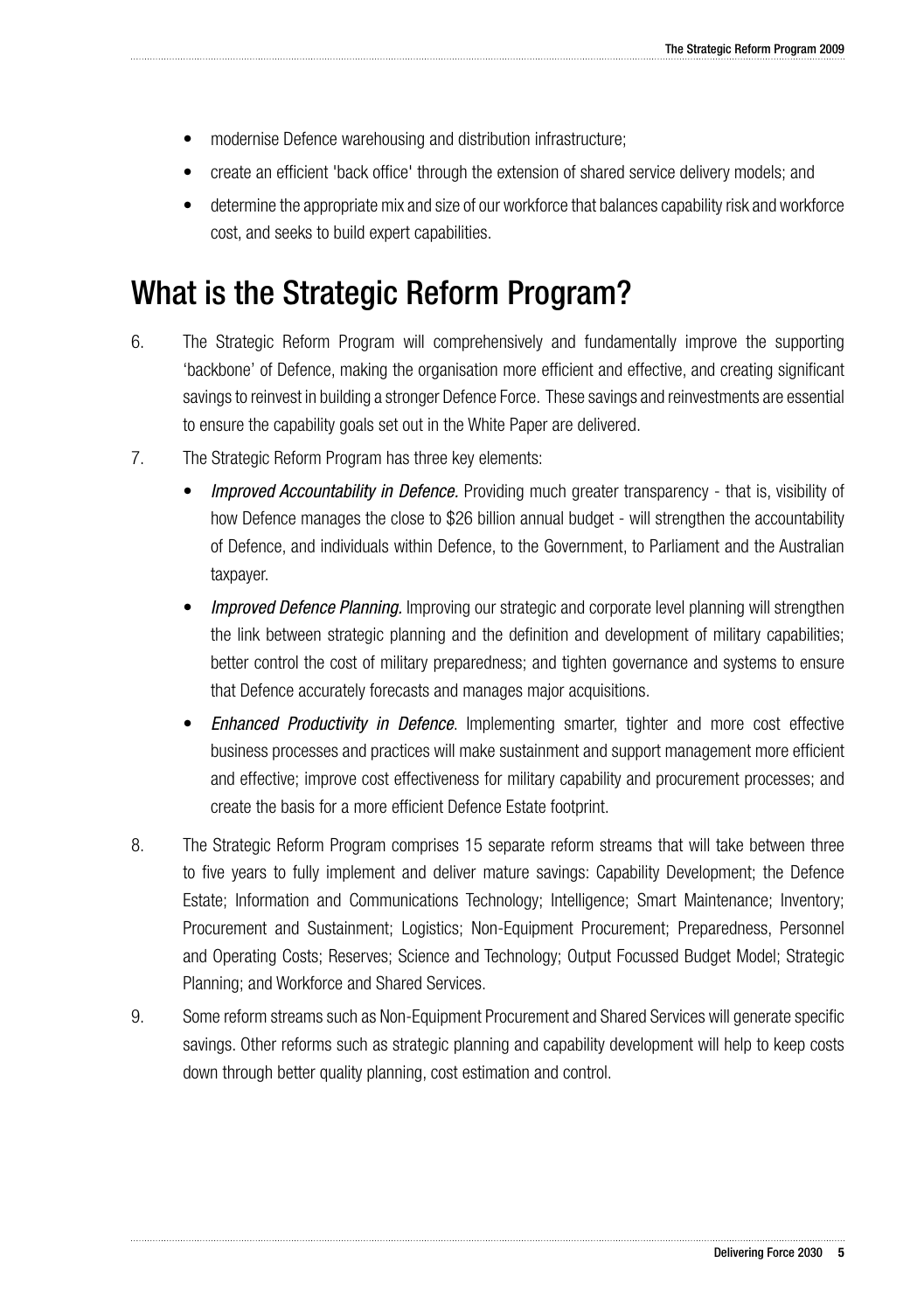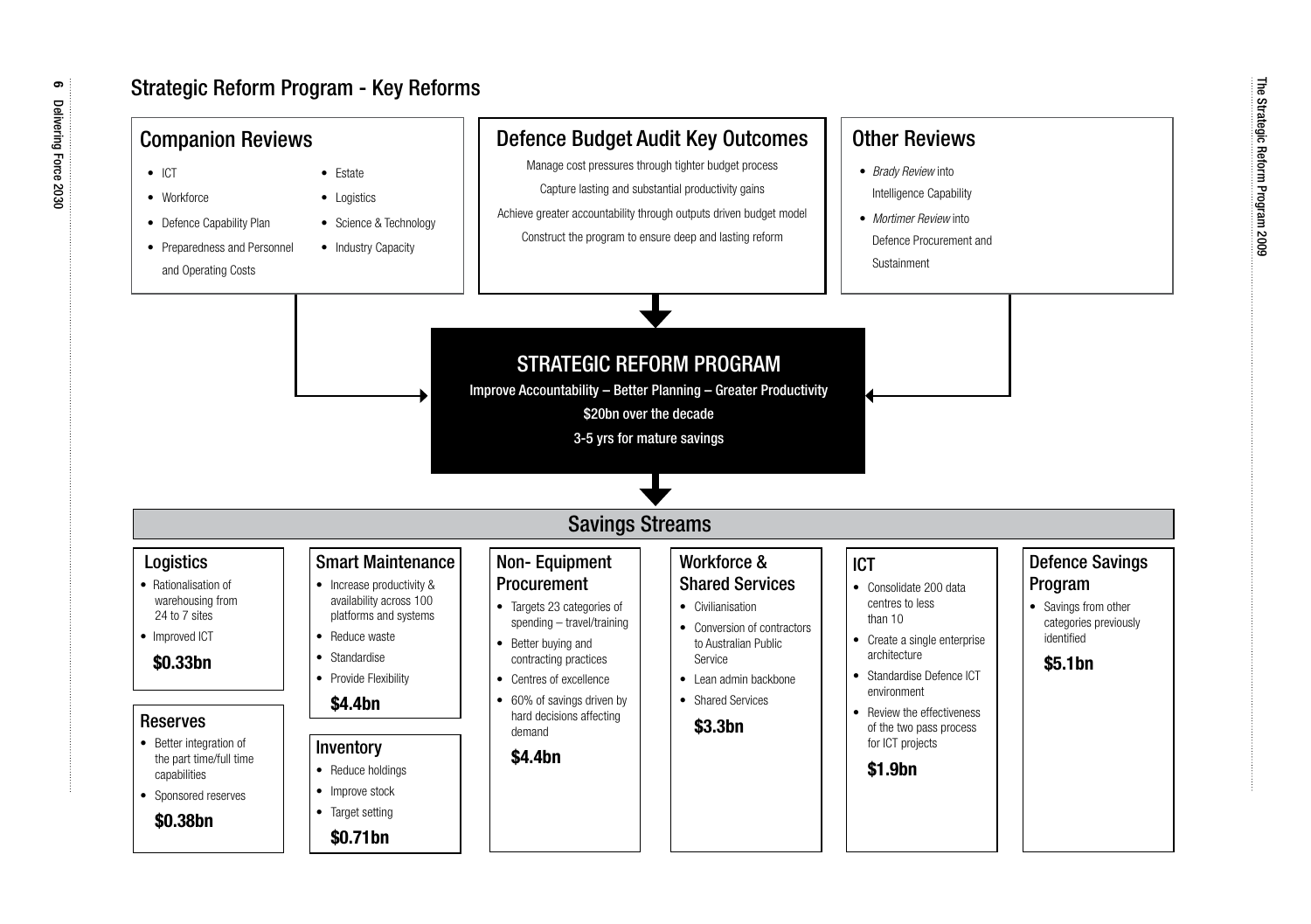### Non-Savings Streams

Non-Savings Streams increasing the efficiency and effectiveness of Defence.

| <b>Strategy led Planning</b><br>White Paper every 5 years<br>with Force Structure Review<br>and Independent Audit<br>Annual Defence Planning<br>$\bullet$<br>Guidance updates to the<br>Government - used as the<br>basis for capability planning,<br>business planning and<br>workforce planning<br>Force Structure function<br>within Strategic Policy<br>Division | <b>Capability Development</b><br>Improve linkage between<br>strategic guidance and<br>capability<br>Improve long-term cost<br>$\bullet$<br>forecasts for capability<br>Increased rigour in<br>$\bullet$<br>requirements setting<br>Improve management of<br>$\bullet$<br>Defence Capability Plan<br>funding<br>Reduce cost of major<br>٠<br>equipment procurement | <b>Output Focussed Budget</b><br><b>Model</b><br>Clear Service Level<br>$\bullet$<br>Agreements and<br>performance agreements to<br>increase true cost visibility of<br>goods and services                                    | Estate<br>Strategic basing principles<br>٠<br>be used to shape the future<br>nature and location of the<br>Defence Estate                                                                                                                                                                                                                                           |
|----------------------------------------------------------------------------------------------------------------------------------------------------------------------------------------------------------------------------------------------------------------------------------------------------------------------------------------------------------------------|-------------------------------------------------------------------------------------------------------------------------------------------------------------------------------------------------------------------------------------------------------------------------------------------------------------------------------------------------------------------|-------------------------------------------------------------------------------------------------------------------------------------------------------------------------------------------------------------------------------|---------------------------------------------------------------------------------------------------------------------------------------------------------------------------------------------------------------------------------------------------------------------------------------------------------------------------------------------------------------------|
| Preparedness<br>Decision support<br>capability<br>Refined preparedness<br>٠<br>management system<br>Better controlling the cost<br>٠<br>of preparedness                                                                                                                                                                                                              | Intelligence<br>Consolidation of<br>intelligence Information and<br><b>Communication Technology</b><br>Efficiencies in delivery<br>$\bullet$<br>of Human Resources<br>management and training                                                                                                                                                                     | <b>Science and Technology</b><br>Future Proofing Defence<br>٠<br>Science and Technology<br>(investment in early stages in<br>capability cycle)<br>Improved governance<br>(Science and Technology)<br>Board) and funding model | <b>Procurement and</b><br><b>Sustainment (Mortimer)</b><br>Defence Materiel<br>$\bullet$<br>Organisation more<br>business-like<br>Imposing commercial<br>$\bullet$<br>discipline on procurement<br>and sustainment processes<br>Service Level Agreements<br>$\bullet$<br>and performance<br>agreements to increase true<br>cost visibility of goods and<br>services |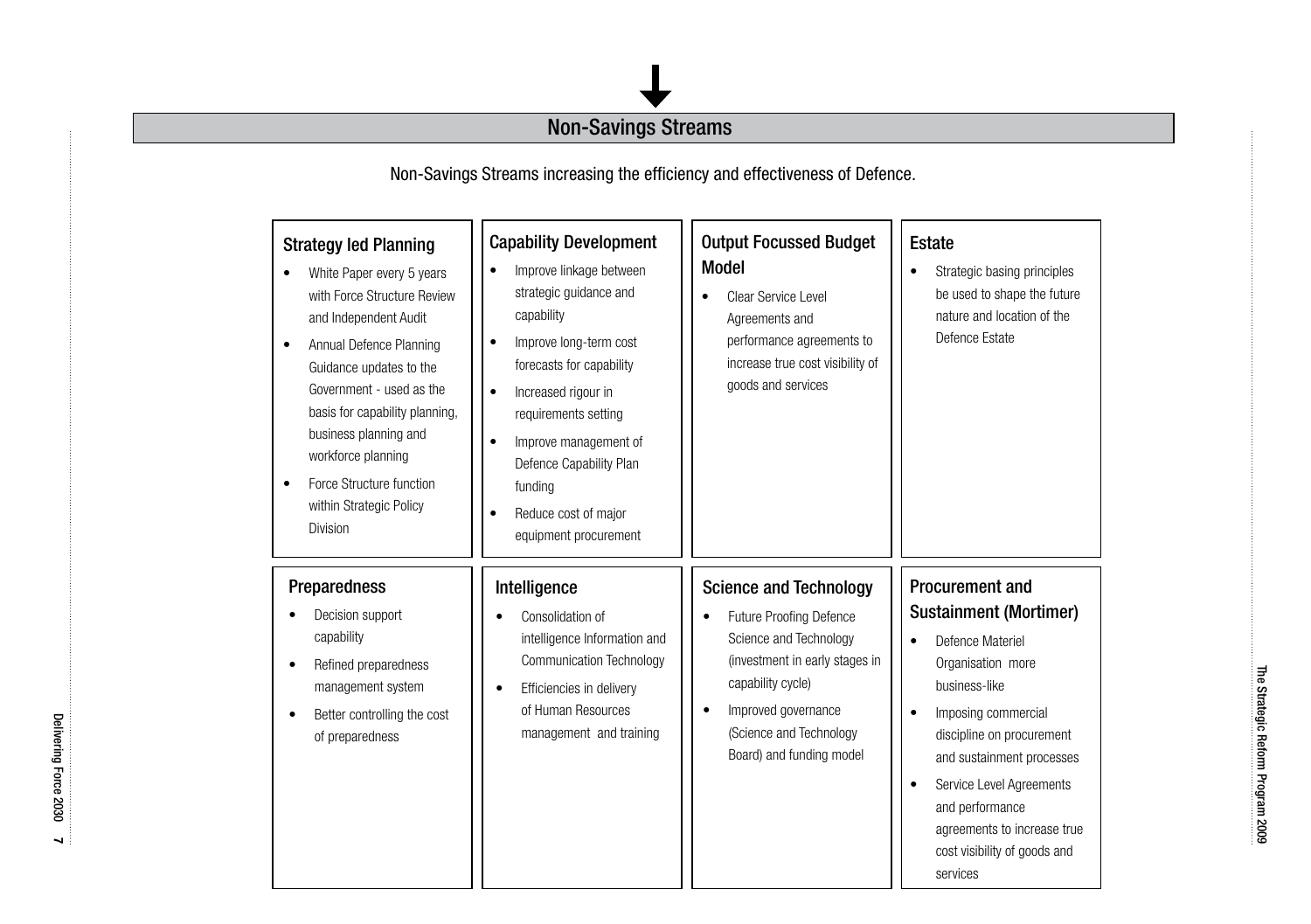# Savings

- 10. In total, the reforms will generate savings of approximately \$20 billion over the next ten years. These savings have been earmarked for reinvestment in current and future military capabilities, the remediation of the Defence 'backbone' and other important initiatives.
- 11. Details of provisional savings and costs to 2018-19 are at Attachment A. Estimated gross savings across the decade are as follows:
	- Non-Equipment Procurement: \$4.4 billion
	- Smart Maintenance: \$4.4 billion
	- Inventory Management: \$700 million
	- Information Communication Technology: \$1.9 billion
	- Reserves: \$380 million
	- Logistics: \$320 million
	- Workforce and Shared Services: \$3.3 billion
- 12. In addition, savings from other categories previously identified under the Minister's savings program will free up \$5.1 billion over the decade. The major part of this \$5.1 billion in savings comes from a general belt tightening exercise. It was past practice in Defence to retain some central funding provisions (which were drawn from part of prior year indexation and real budget growth) to cater for future contingencies. This in part reflected deficiencies in some elements of Defence cost estimation. The 2009 White Paper undertook a comprehensive and detailed review of all elements of Defence spending, including allowing for appropriate levels of contingency funding to be included in project budgets. This was achieved through a zero-based budgeting exercise. As such, the central provisions (some \$3.9 billion over the decade) were no longer required to be retained, and could be reallocated to address shortfalls in funding for existing activities and funding for White Paper initiatives. The removal of these central provisions aligns with a key tenet of the Strategic Reform Program which will make managers accountable for budgets and outcomes.
- 13. Reductions were also made to funding in the major capital facilities program and minor capital equipment programs, to drive greater efficiency and remove low priority activities. Funds identified (some \$ 750 million over the decade) were then available for reallocation to higher priority projects and activities.
- 14. Savings of around \$70 million were also obtained by removing some minor administrative activities, which were considered to be of low priority.
- 15. Finally, around \$350 million in savings were identified from anticipated mature, ongoing productivity savings that would commence after the initial productivity measures from the Strategic Reform Program have been achieved around the middle of the decade.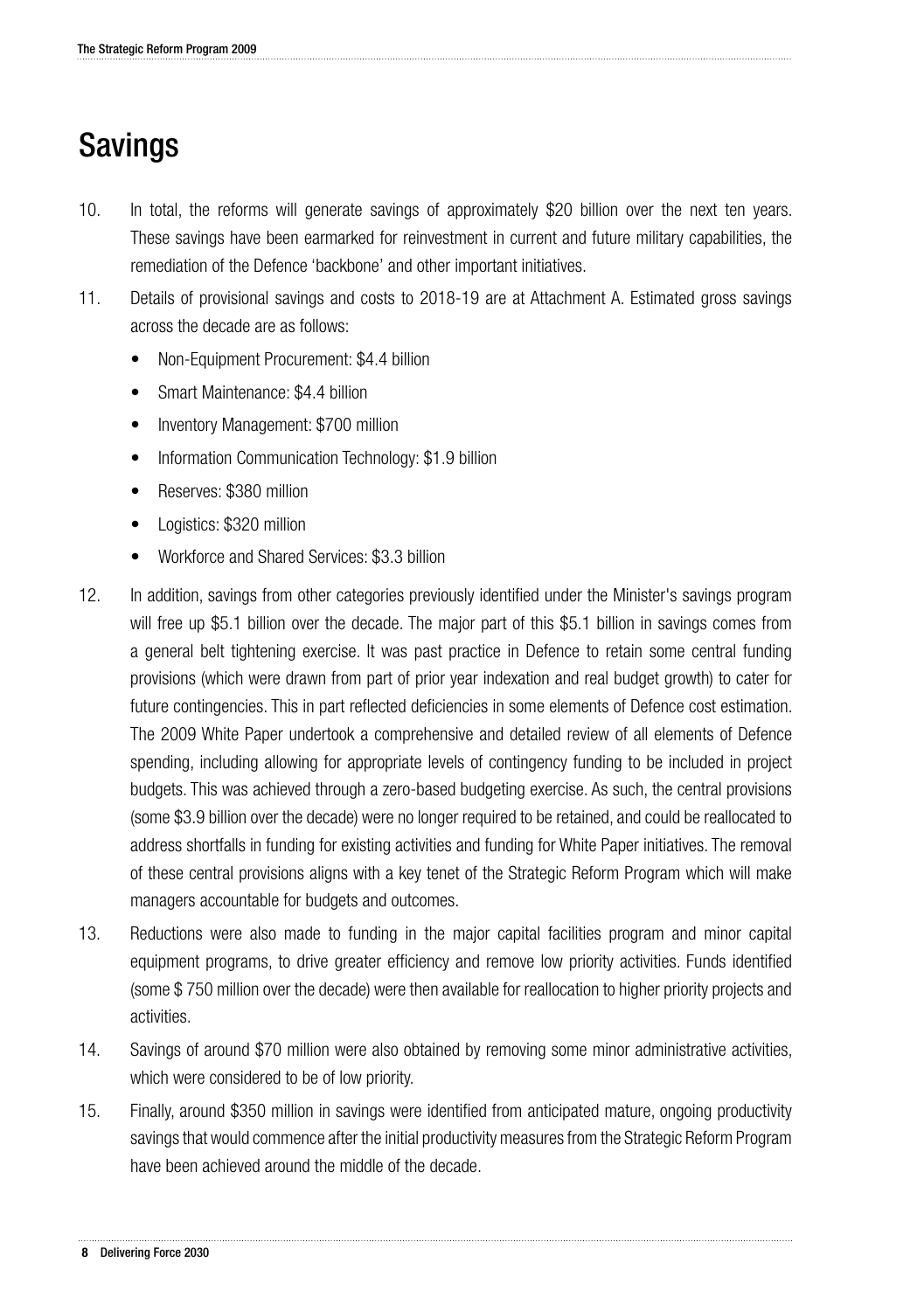- 16. Defence is committed to achieving the \$20 billion of savings over the next 10 years. This target is underpinned in the main by high-level benchmarking and extrapolation analysis undertaken by the Audit. The Government has agreed to allow some flexibility in the way Defence achieves this savings target. As the detailed planning and implementation of the Strategic Reform Program proceeds over the next six months more savings will be found in some areas and less in others. What won't change is Defence's commitment to meet the overall savings target. Indeed, wherever possible Defence will be striving to overachieve in each savings stream.
- 17. The reforms will be planned, led and managed by Defence's senior military and civilian leaders. Defence Committee members will be assigned accountability for planning and driving the implementation of specific reforms across the organisation. All Defence Committee members will be held accountable for the contribution their Group or Service must make to achieving Defence-wide reforms. A Deputy Secretary for Strategic Reform and Governance will lead a small team to oversee, integrate and coordinate the program.

## Improved Accountabilities in Defence

- 18. Under the Strategic Reform Program, Defence will build on the reforms already underway to strengthen accountabilities. In particular, the reforms will:
	- Clarify and sharpen internal accountabilities. Accountabilities will clearly show which individual is responsible for delivering key outputs and who will be held to account for agreed standards of performance.
	- *Introduce an authoritative and transparent Defence business model.* **A new business model will** clearly outline business functions and processes across Defence that support the delivery of key outputs.
	- **Better measured and managed organisation performance.** Appropriate performance information must be available to each level of management that needs it, including through improved management information systems.
	- *Improve committee and decision-making systems.* **Business planning and enterprise-level risk** management functions and capabilities will be enhanced.
	- **Improve the quality of advice to Government and Ministers.** The provision of timely, accurate and actionable advice will be continually improved.
	- **Further strengthen the internal audit function.** This will include further enhancing the role of the Defence Audit and Risk Committee.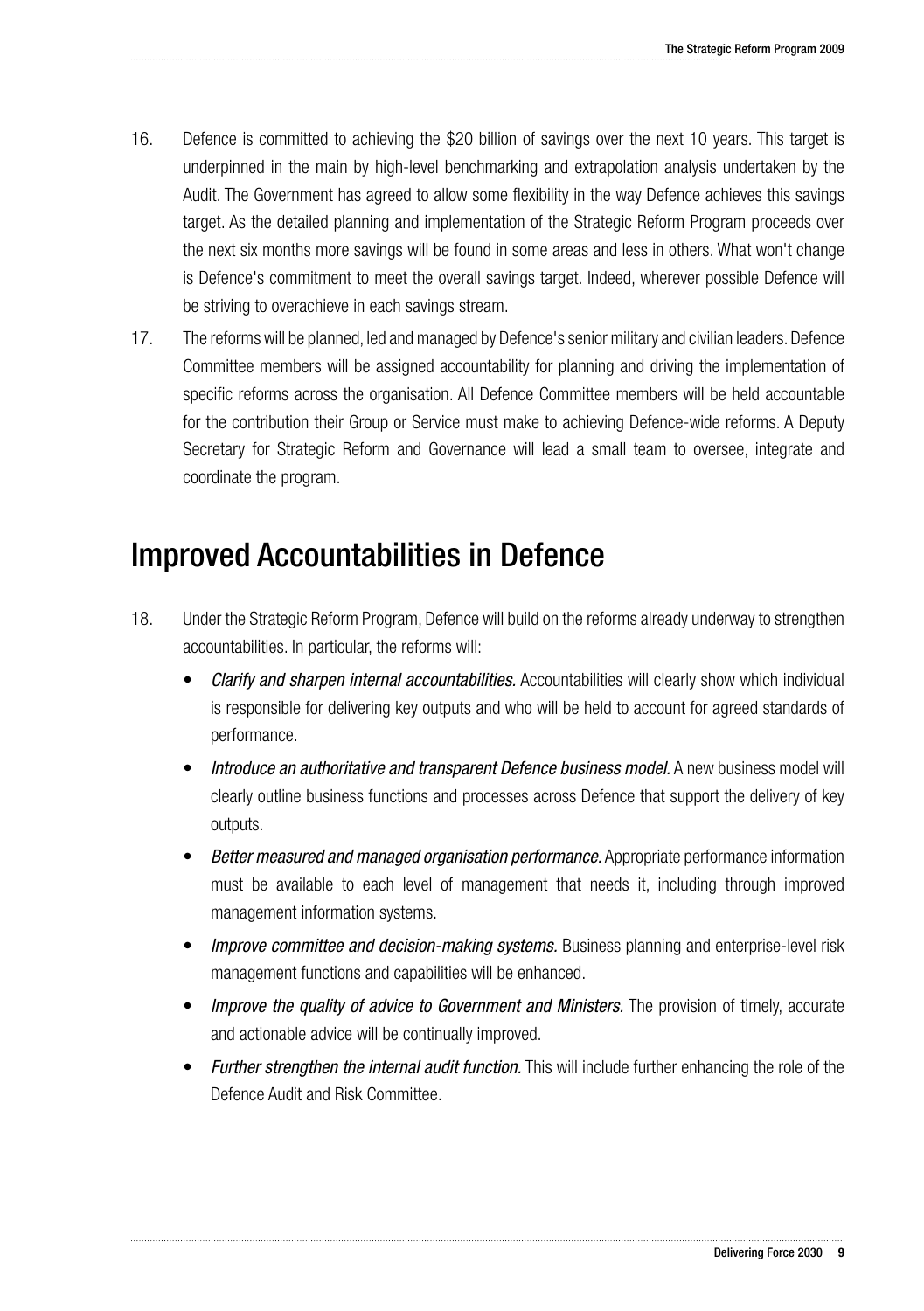### Output-Focussed Budget Model

- 19. The new budget model will provide the Services and Groups with greater authority to manage their budgets and non-financial inputs through the introduction of an outputs-driven budget management model that will improve accountability and better manage resources.
- 20. The budget model used by Defence will provide the Services and Groups with sufficient visibility, incentives and authority to change the way Defence operates, in order to achieve reforms and put downward pressure on costs.
- 21. The five objectives of the model are:
	- Make people accountable for outcomes and cost management.
	- *Create transparency on cost and performance.*
	- Capture the scope and scale advantages of being an integrated Defence force.
	- • *Develop a culture of continuous improvement.*
	- Manage the uneven year on year profile of major military equipment purchases.
- 22. Defence's capability managers will work with their counterparts across the organisation to agree appropriate levels of affordable and sustainable service needed by them to deliver their military capabilities. This will result in clear, precise and documented service level agreements and performance management arrangements, and will provide improved visibility of the costs of goods and services used within Defence.
- 23. Central to this model is the need for consistency and standardisation of support services across Defence bases, establishments and customer groups. Variations to agreed service levels will be fully costed and only pursued if they represent value for money.
- 24. This reform will not change the Defence budget externally, but will provide capability managers with greater incentives to achieve value for money.
- 25. Transitioning Defence's budget management practices has inherent risks to business continuity and is extremely complex. To ensure a smooth transition an implementation plan for this model will be developed during 2009-10.

# Improving Defence Planning

26. To ensure close alignment between strategic policy guidance, decisions about military capabilities and the available financial resources, Defence's classified Defence Planning Guidance process will be overhauled and strengthened. The Defence Planning Guidance process will be tightly linked to factors that control cost drivers and to mechanisms that control the cost of military preparedness.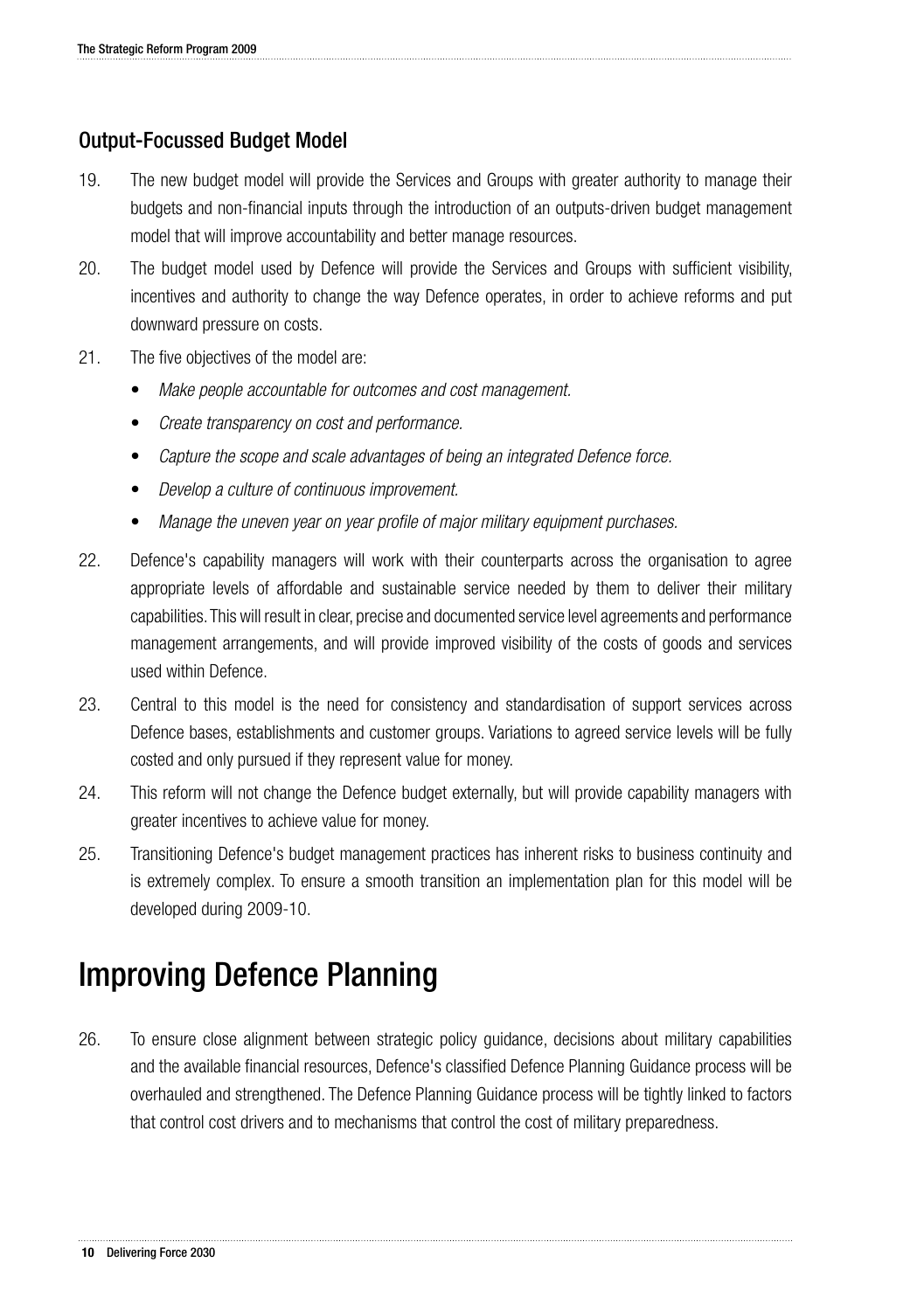- 27. One of the most important benefits to flow from this improved planning will be a strengthened capacity for Defence to manage costs and financial risks. This is reinforced by the new stable indexation arrangements for Defence, which the Government announced in the 2009 White Paper.
- 28. Defence will improve the way it plans major military acquisitions and manages personnel and operating costs. These reforms will include changes to the military capability development process to tighten the link between strategic policy requirements and capability decisions, and improve the quality of longterm cost estimates.
- 29. Greater attention will be paid in the planning process to the whole-of-life costs of military capability. This will be critical in providing Government with increased levels of confidence with respect to cost, schedule and technical risk when it considers major Defence projects. This will also assist in minimising costly scope variations in major acquisitions (that is, increasing the capabilities required after an acquisition has been agreed, thus driving up cost). This will help to keep cost pressures down.
- 30. There will always be some volatility and movement in Defence's costs, but through better planning Defence will be able to more effectively anticipate and mitigate cost pressures. More generally, Defence will work to build a better picture of long-term costs and to build a culture of resource efficiency and continuous improvement within its workforce. This will help to reduce the costs of doing business without creating unacceptable capability or operational risk.

### Linking Strategic Planning and Capability Development

- 31. A key component of the Defence Budget process is the translation of strategic requirements into military capability specifications and procurement priorities. The decisions taken in this process shape the future structure and cost profile of Defence. In the past there has been some misalignment between strategic guidance and the procurements that flow from that guidance. This had the potential to result in shortfalls in military capabilities that could compromise the ADF's capability to meet its prescribed mission.
- 32. Defence will implement a strategy-led force planning process that aims to mitigate these risks through a better alignment between the Defence corporate and budget management frameworks and the business model.
- 33. Reforms will also rationalise and better target the number of internal strategic guidance documents. As the 2009 White Paper announced, a Force Structure Development function within the Strategic Policy Division will be created. This will help to integrate the end-to-end process of capability development from five yearly White Papers through to Government approval.
- 34. These reforms will ensure capabilities delivered represent best value for money and match Australia's strategic needs.
- 35. The Government has directed Defence to prepare a new White Paper at five yearly intervals. This will become the centrepiece of the Government's strategic risk-based approach to defence planning. This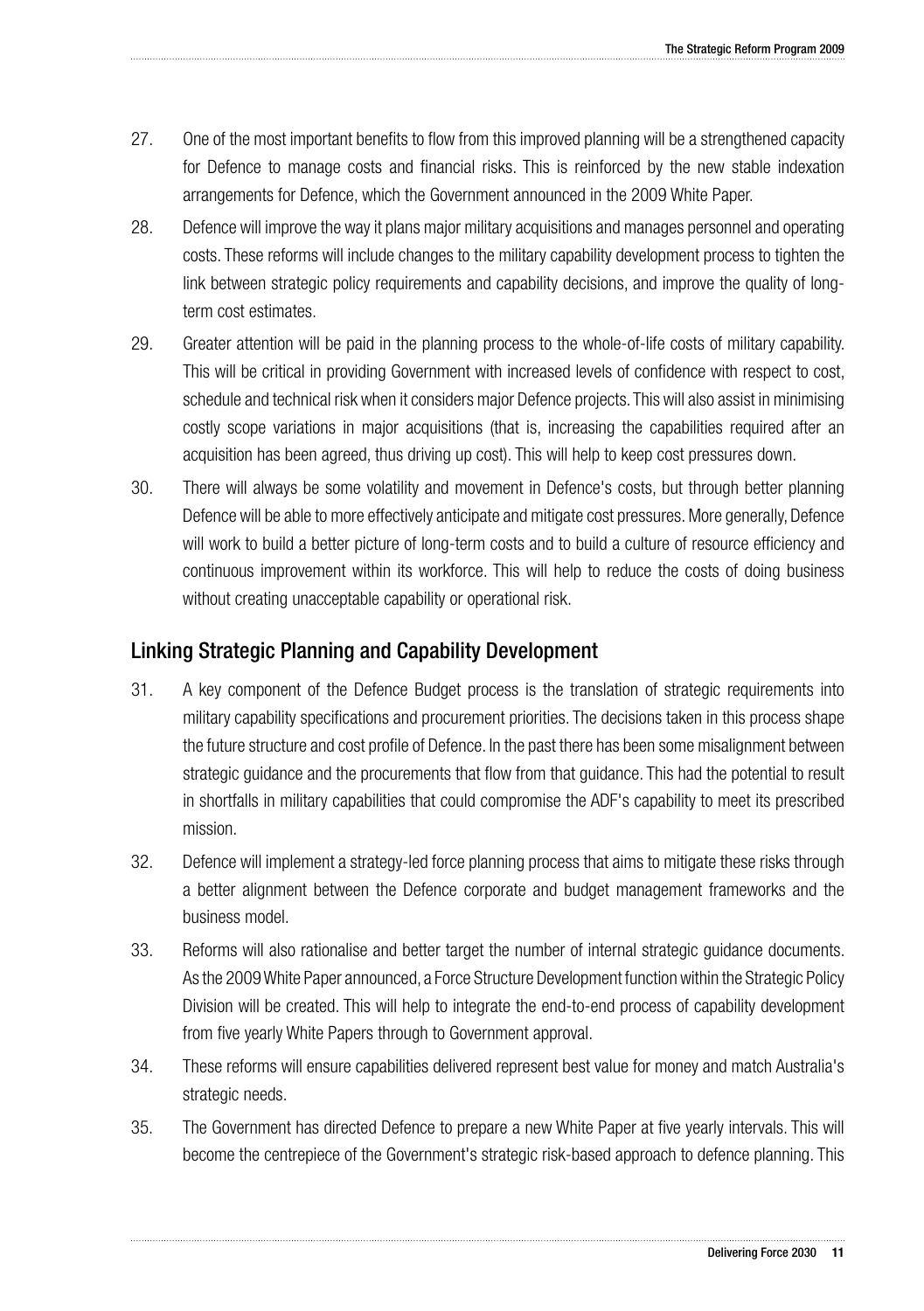five-yearly cycle will act as a series of gates through which the key aspects of Defence planning will progress. These include an annual classified Defence Planning Guidance cycle for each of the first three years following a public White Paper; with the year prior to a 'White Paper' year (i.e. the fourth year) to include a strategic risk assessment, a force structure review, and an independent audit. The next White Paper will then be delivered in the fifth year of each planning cycle.

- 36. The Defence Planning Guidance will be the Government's premier classified defence planning document between White Papers. Government will consider it annually, in sufficient time to set strategic direction for Defence's corporate and budget planning cycle. The Defence Planning Guidance will look ahead three to five years to ensure Defence is properly managing strategic risk, and recommend to Government any necessary adjustments to planning.
- 37. The Defence Planning Guidance will set strategic guidance for force structure and capability development, corporate planning, enterprise-level risk management and resource planning, and for the management of ADF preparedness. It will also set strategic guidance for specific organisational strategies across Defence - in areas such as Information and Communications Technology, workforce, science and technology, facilities and estate planning, logistics, Defence support services, intelligence capability, and procurement, sustainment and industry support.
- 38. These reforms will be given effect through a series of short and medium term initiatives, running for approximately three years to 2011. They have no additional costs or direct savings, but will increase the value Government achieves from its Defence investment.

### Accurately Forecasting and Planning Major Acquisitions

- 39. Defence currently spends around \$5.8 billion a year on major equipment acquisitions. These are delivered by the Defence Materiel Organisation, developed through a detailed capability development process, and operated by capability managers. A number of studies including the Mortimer Review and the Capability Development and Preparedness and Personnel and Operating Cost Companion Reviews found that there was room for improvement in the way Defence forecasts, plans and manages major acquisitions and associated personnel and operating costs.
- 40. The *Capability Development; Procurement and Sustainment;* and *Preparedness and Personnel and Operating Costs* reform streams will: improve the capability development process; strengthen the link between strategic guidance and capability; ensure efficient and effective delivery of capability; and deliver greater confidence in adjusting preparedness and budgets to suit changing circumstances.

### Capability Development

- 41. These reforms include:
	- **New Governance Arrangements.** Improved processes across capability decision-making committees will support the translation of strategic requirements into capability decisions;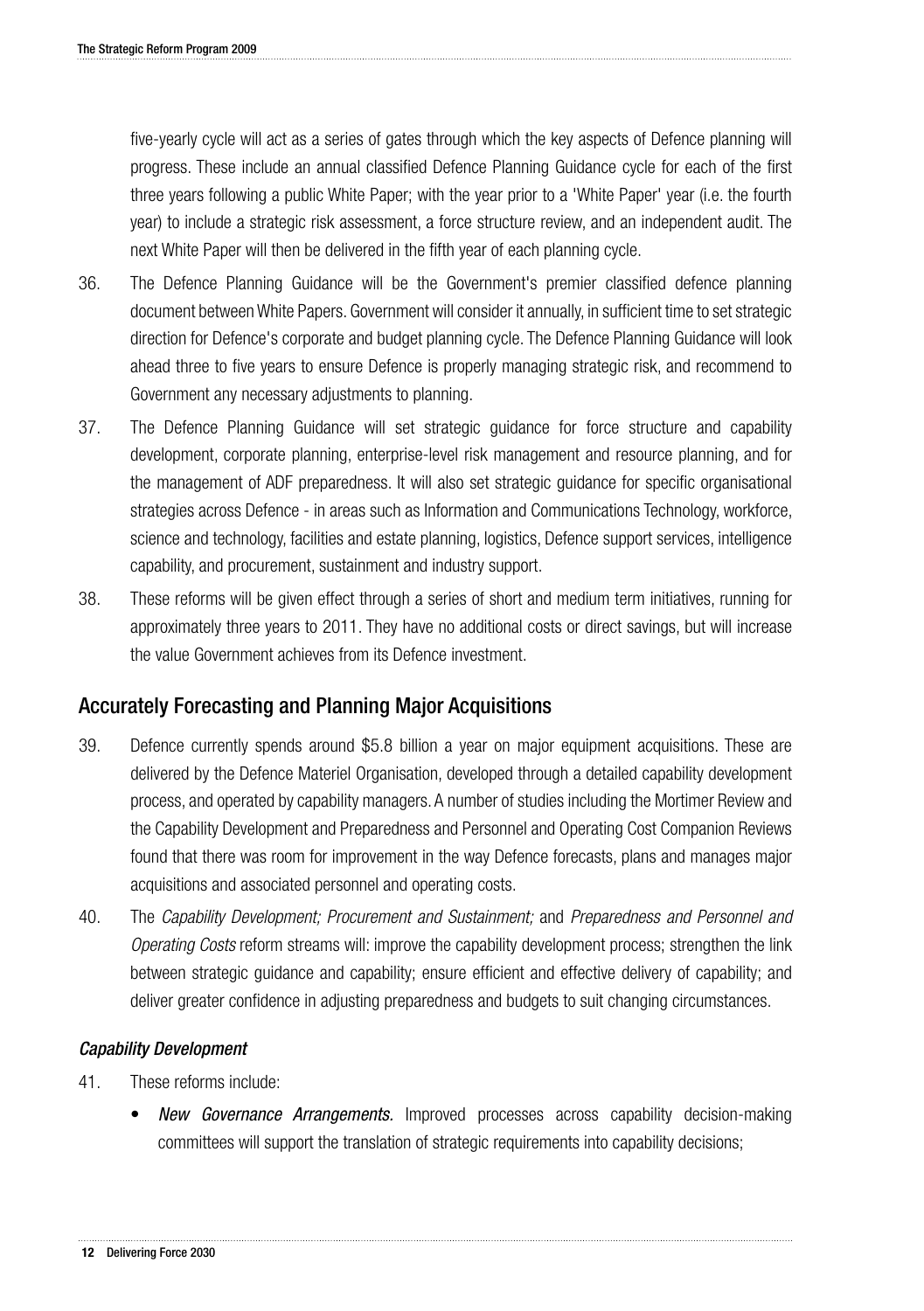- • *A Cost Forecasting Initiative.* Improvements will target the quality of long-term cost forecasts to support improved capability planning and decision-making;
- *Improved Management of Funding for major acquisitions.* Reforms to the risk management of projects listed in the Defence Capability Plan will be implemented with a particular focus on technical risk and maturity as well as financial programming reforms; and
- *Reducing the Cost of Major Equipment Procurement.* **Increasing the rigour in requirements** setting, with a focus on off-the-shelf equipment where possible ensuring that capability requirements match Australia's national strategic needs.

### Procurement and Sustainment

- 42. Reforms that flow from the response to the Mortimer Review cover the complete life cycle of capability systems. The reforms follow two themes:
	- imposing commercial discipline on defence procurement and sustainment processes; and
	- making Defence Materiel Organisation more business-like.
- 43. Among the reforms that the Mortimer Review will deliver are:
	- ensuring that high quality strategic and capability advice is provided to Government to enable it to set strategy and prioritise needs; and
	- increasing the rigour with which projects are assessed for entry into the Defence Capability Plan and ensuring its affordability including the impact on future personnel and operating costs.
- 44. A further important focus of the reform will be to strengthen the role and accountability of the Capability Managers (Service Chiefs, the Vice Chief of Defence Force, Deputy Secretary Intelligence and Security, and the Chief Information Officer). Defence will implement a framework through which the Capability Managers provide greater oversight and co-ordination of all elements necessary to introduce a capability into service. The framework will include mechanisms to ensure that the Defence Materiel Organisation, the Capability Managers, and the Capability Development Group work together to agree the baseline scope, cost, risk and schedule against which the delivery of equipment can be measured.

### Preparedness and Personnel and Operating Costs

- 45. Preparedness describes Defence's ability to undertake military operations, and is comprised of two key components - readiness and sustainability. Activity levels, like the number of aircraft flying hours, or sea days required for a given preparedness level, are the key drivers of Defence personnel and operating costs.
- 46. Current arrangements for preparedness management do not give full visibility of the financial impacts of preparedness decisions. Additionally, Defence has not been able to provide Government with sound estimates of Net Personnel and Operating Costs for new capabilities as they are introduced.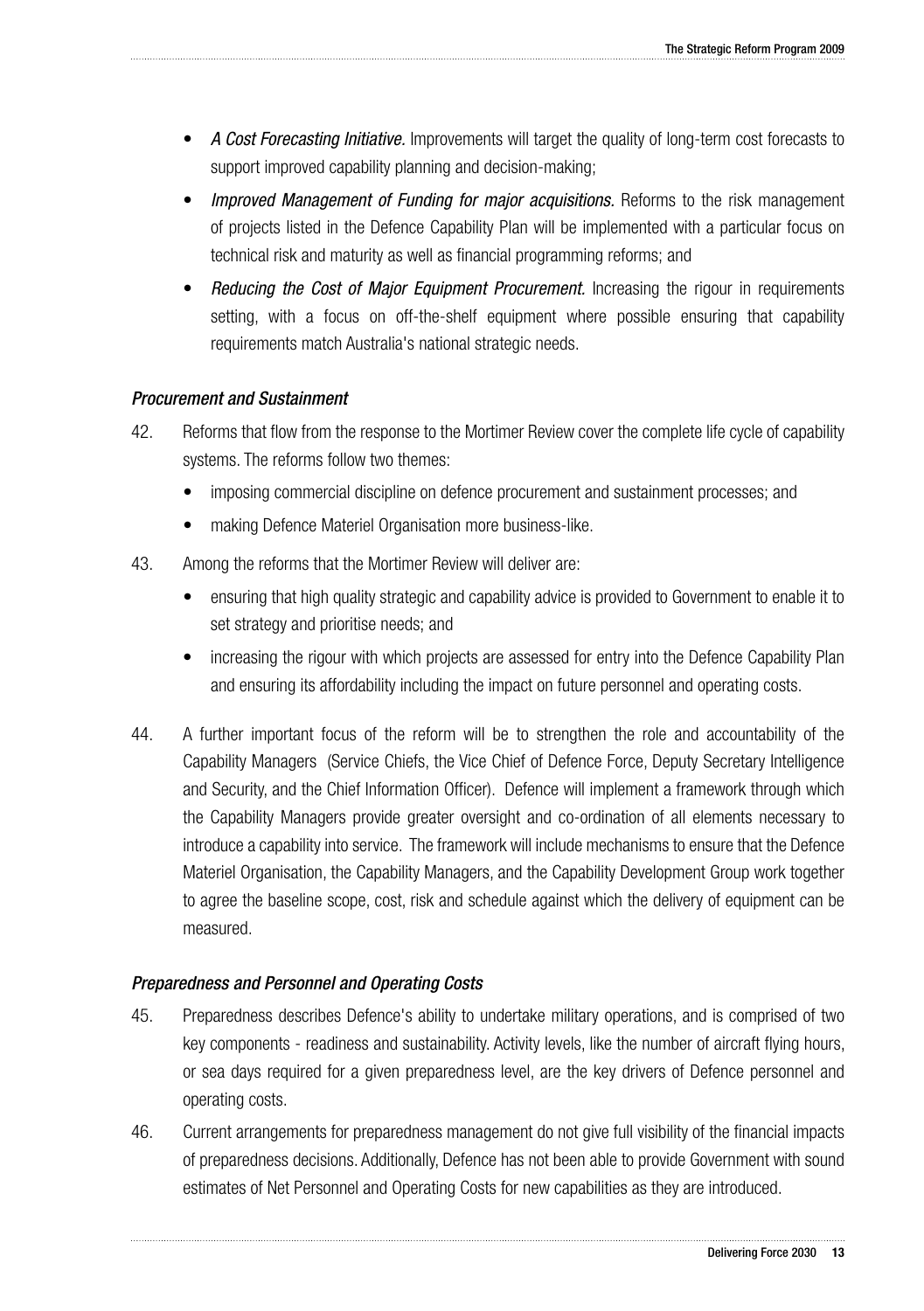- 47. The Preparedness and Personnel and Operating Cost Reforms are designed to provide Government with greater transparency of personnel and operating costs, as well as provide better estimates of Net Personnel and Operating Costs for major projects. The reforms will deliver greater confidence in adjusting preparedness and budgets to suit changing geo-strategic and economic circumstances.
- 48. There are five initiatives in this reform stream:
	- A comprehensive decision support capability to optimise preparedness. A model for analysing the costs versus benefits for the preparedness process will be developed for in service capabilities, including a cost model for Reserves.
	- *Refining the Preparedness Management System.* A review of the activity levels of Defence operating units will be conducted to better align them with preparedness requirements. Additionally, performance metrics will be developed across Defence and associated risk management processes improved.
	- Reforming the guidance for managing Personnel and Operating Costs. Processes will be standardised to provide greater visibility and consistency in the way Defence costs and funds capabilities. A standard methodology will be implemented for estimation of Net Personnel and Operating Costs for future capabilities.
	- *Developing corporate information systems to support preparedness.* **A preparedness costing** tool will be developed that increasingly automates and improves the fidelity of the cost estimates. Defence's financial and human resource information systems will also be improved to better support the optimisation of preparedness outcomes.
	- **Enhancing the business skills development of staff.** Managers will be equipped with the skills to maximise the benefits of the system improvements described above and help build a resourceconscious culture in Defence.
- 49. The cost to implement these reforms will be \$96 million over the decade. Following the rollout of these reforms it is likely that further refinement to Defence costing tools and continuing improvements in managing items critical to preparedness will be considered.
- 50. It is expected that putting downward pressure on costs through changes in activity and preparedness levels savings for the in-service cost of both current and future capabilities will be achieved.

# Enhanced Productivity in Defence

51. The Government expects Defence to become more business-like in its 'back-office' functions, more efficient, and more prudent in its use of resources. The aim is to save time and money and to seek better economies of scale. This will free resources for investment in military capability and, building on previous efficiency measures, take Defence reform further.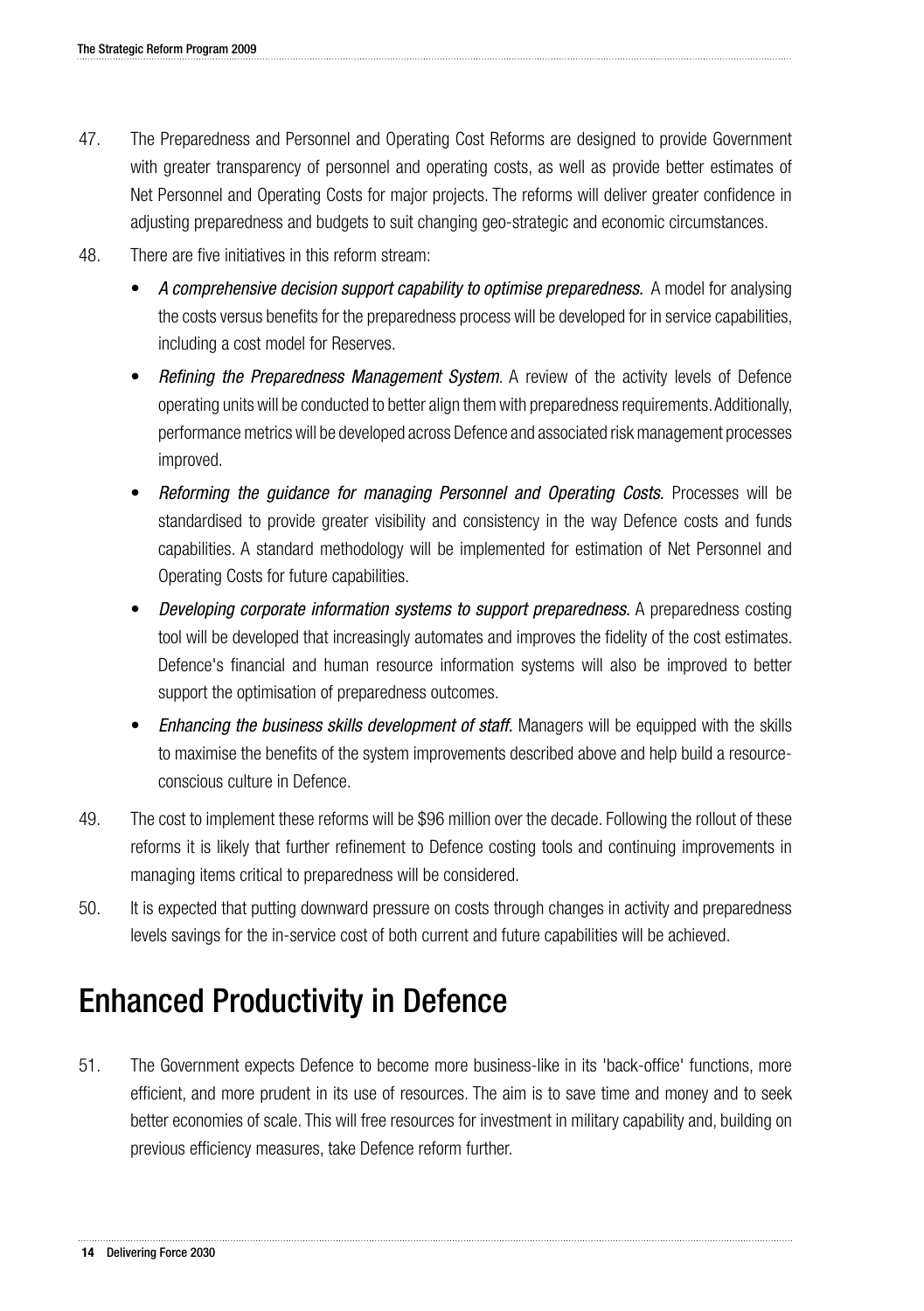- 52. These reforms will lead to more effective work practices within Defence. They will create a more efficient support 'backbone' across the maintenance, inventory and supply chain functions; a streamlined enterprise services 'backbone' across the human resources, financial, administrative and procurement functions and reform and remediate Defence's Information and Communications Technology systems.
- 53. An improved integrated workforce management system will enable Defence to ensure that it has the right number of workers in the right jobs with the right skills. This will allow us to ensure unnecessary cost premiums are avoided in terms of having ADF personnel or expensive contractors doing jobs that do not require their particular skills and competencies.
- 54. Enhanced productivity will also be achieved through ensuring that Defence's people have the skills and the tools to do their jobs efficiently and effectively.
- 55. In terms of enterprise support services, enhanced productivity will require the continual improvement of Defence's human resources management, personnel administration, financial services, procurement and contracting, general services, and administrative support functions.
- 56. Wherever possible, Defence will introduce more centralised and standardised shared services and processes, make greater use of e-business, reduce internal red tape and simplify business processes.

### Smart Sustainment

- 57. Smart Sustainment reform will pursue opportunities to significantly increase effectiveness and efficiency in the maintenance of military equipment and inventory. This will result in savings of \$5.1 billion, which have been earmarked for reinvestment in current and future capability.
- 58. Reform in this area of business will focus on becoming more productive and eliminating waste in the maintenance processes. It will also reduce inventory costs through smarter procurement processes and reducing the size of inventory holdings.
- 59. These reforms will be undertaken in a planned, structured way. Over the next five years all major fleets of military equipment across the three Services will be carefully scrutinised to identify possible efficiencies.
- 60. This program is not about compromising capability to save costs; it is about delivering improved levels of capability at less cost by improving productivity and eliminating waste. While efficiencies can be found in support areas, quality and safety will not be compromised.
- 61. This is a broad based reform program involving the Army, Navy and Air Force and the Defence Materiel Organisation. Industry suppliers to Defence will also have a big part to play in the success of this program. Defence Materiel Organisation will develop appropriate incentive arrangements in its future maintenance contracts to encourage industry to implement ongoing productivity improvements. Defence and Defence Materiel Organisation will establish an improved framework for the development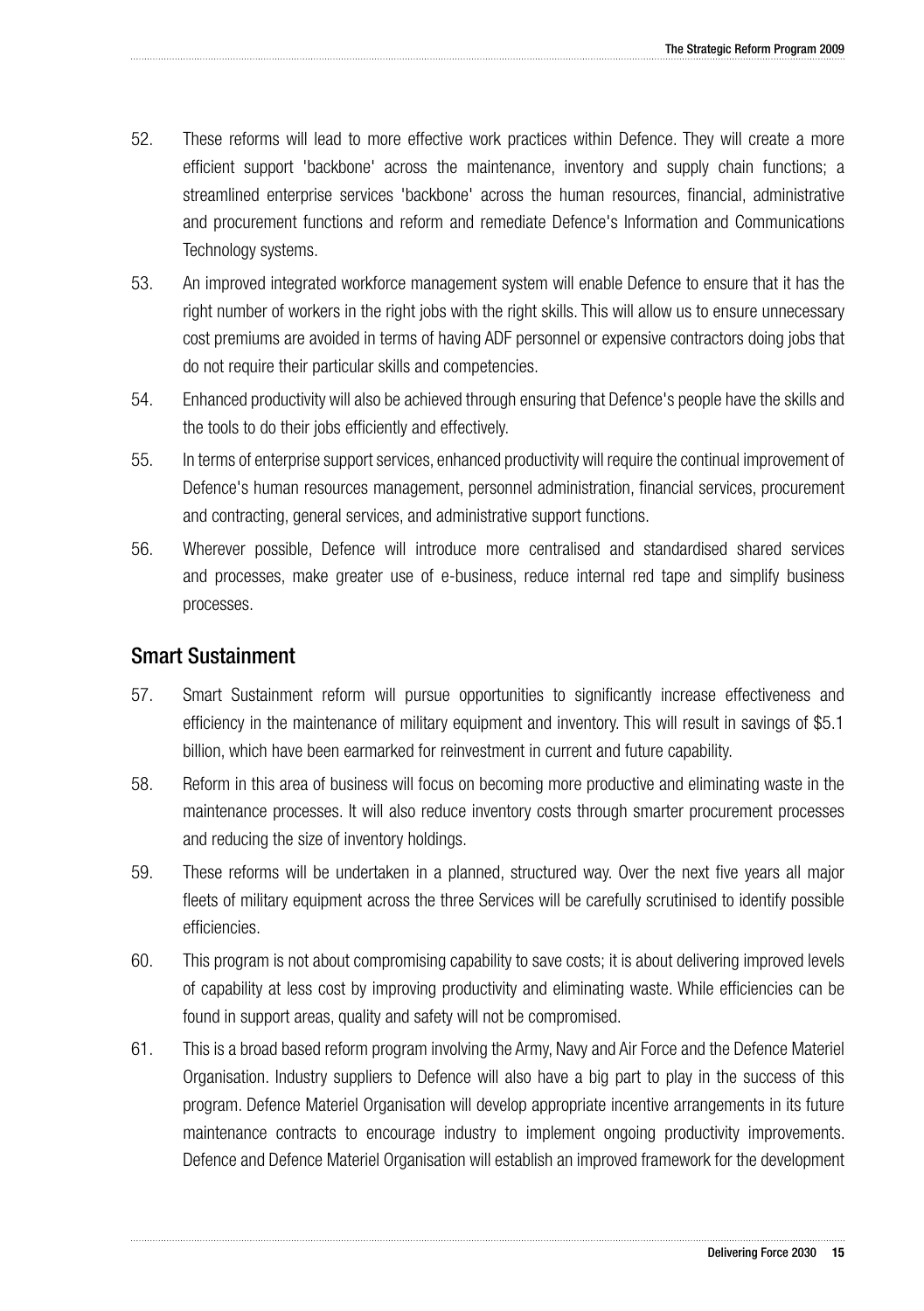and implementation of future materiel support concepts to ensure efficiencies introduced now are not eroded by the introduction into service of new or replacement capabilities.

- 62. These reforms will involve changes to the way Defence operates and supports military equipment to reduce the cost of ownership. The scope of reform will build progressively over the next five years to full implementation. During this five-year period all major fleets of military equipment across the three Services will be scrutinised to identify possible efficiencies.
- 63. Maintenance of military equipment, inventory management and the supply chain network constitute the backbone of military operations. In addition to reviewing and where necessary changing commercial arrangements, techniques that will focus on the continual reduction of waste from: overproduction; maintenance waiting times; transportation; over-processing; excess inventory; and inefficient movement in maintenance processes will be applied.

### **Maintenance**

- 64. Implementing smart maintenance techniques will create savings in maintenance and associated support costs and deliver increased equipment availability, by eliminating inefficiencies in the way support is conducted. There are over 100 weapon systems and capabilities in service in the ADF. These range from major platforms such as aircraft and ships to rifles that are maintained and supported by the Services and contractors at an annual cost of around \$4.9 billion per annum.
- 65. This will result in a better prepared ADF, delivered at a lower cost. The initial wave of activities is planned to commence in the second half of 2009, starting with one or more major weapon system/ capability per Service in July 2009. Building on lessons learned in these early activities, these reforms will be scaled up year-on-year until complete in 2014-15.
- 66. This approach is expected to produce gross mature savings worth around \$4.4 billion over the decade at a cost of around \$360 million.
- 67. To maximise the potential productivity benefits to be gained in this area Defence will also develop appropriate incentive arrangements in its future maintenance contracts to encourage providers in Industry to implement more efficient maintenance principles.
- 68. Experts who have conducted similar programs in the past have found that end customer demand management contributes around 50 per cent of the savings: suppliers contribute 30 per cent through increased productivity and the buying organisation 20 per cent through internal efficiency, better contracting and improved processes.

### Inventory

69. Defence holds \$4.9 billion of inventory and consumes around \$560 million of this annually. Optimising inventory holdings can reduce the cost of ownership and produce a combination of one-off and ongoing savings. This will involve running down excess inventory and inventory reduction in the order of 15 per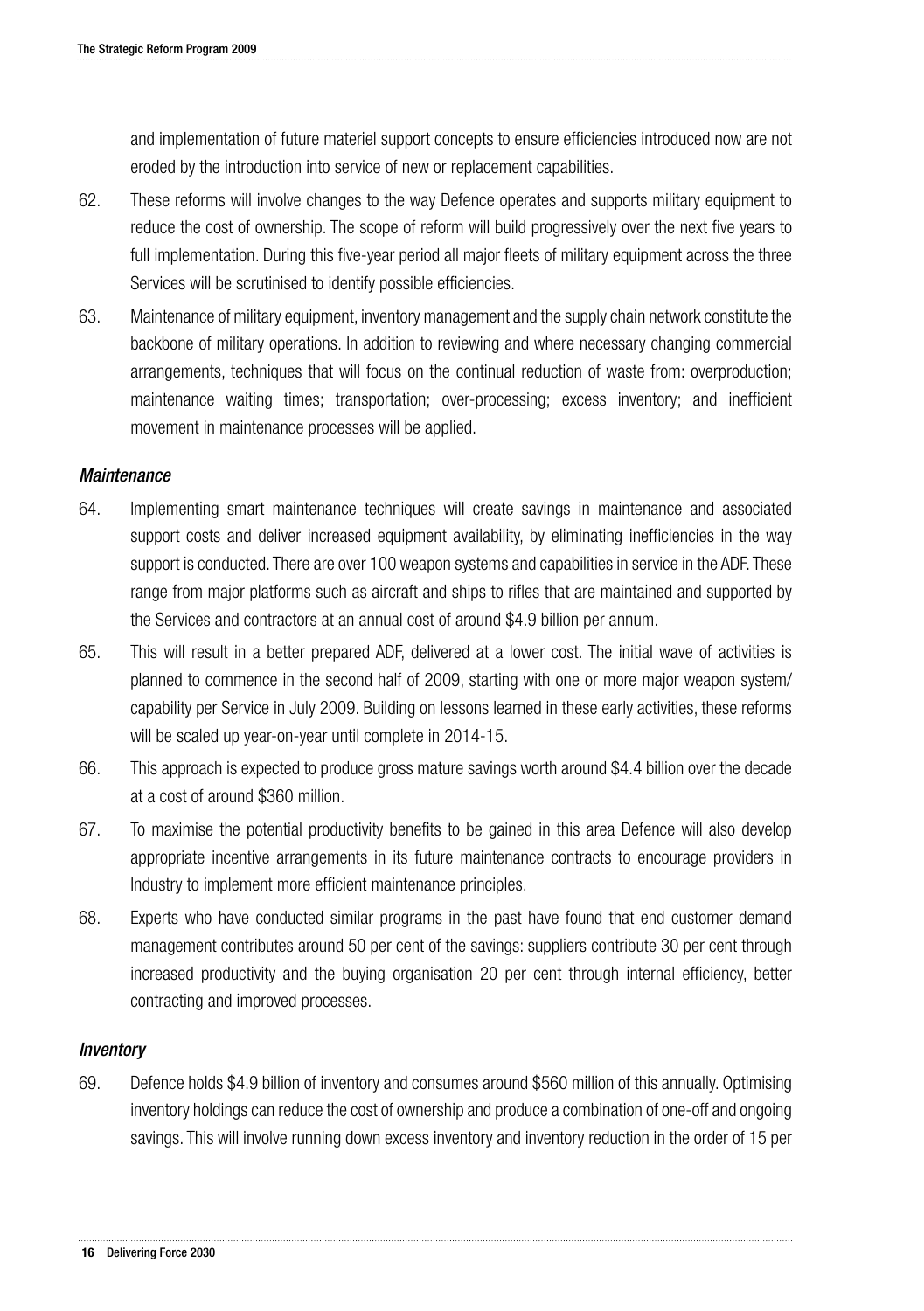cent over time through a focus on increased domestic manufacturing, better stock target setting and a risk weighted approach to inventory management.

70. Optimising inventory holdings and introducing more efficient management techniques will provide gross savings of around \$700 million over the decade at a cost of \$9 million.

### Storage and Distribution (Logistics) Reform

- 71. Currently Defence's logistics infrastructure is widely dispersed, costly and inefficient, falling short of contemporary commercial practice. Facilities are ageing (some dating back to World War II). This causes inefficiencies due to layout, process and technology use. Defence will focus on improving its logistics infrastructure network, optimising the use of associated technologies and then applying similar reforms to its retail network.
- 72. Under the reform of the storage and distribution network, Defence plans to replace outdated warehousing facilities with those that incorporate industry best practice processes and take full advantage of relevant technologies.
- 73. The storage and distribution footprint is proposed to be rationalised by consolidating 24 wholesale sites to seven.
- 74. Through the Strategic Reform Program, Defence will improve logistics planning, management and execution through better systems and practices. This will involve targeted investment in logistics technology, designed to give greater visibility to the whole supply chain, as well as return savings.
- 75. This initiative invests in Information and Communications Technology hardware, which is already in commercial use. It will use Automated Identification Technology capabilities to enhance visibility of stock, the accuracy of Defence's inventory records, and achieve significant productivity gains of between 40 to 50 per cent.
- 76. Adoption of automated technologies together with improved business processes and practices will collectively ensure that Defence inventory is optimised and the management of that inventory is both cost effective and efficient.
- 77. An investment of \$630 million is required to drive this deep reform. Through this investment, savings of \$320 million over the decade and \$59 million<sup>1</sup> per annum thereafter would be achieved.
- 78. In a related White Paper initiative investment will also be made in modernising Defence's land materiel maintenance facilities to provide significant improvement to the operational availability, and governance of Army's equipment and vehicle fleets. The reforms will increase capacity and effectiveness of the land materiel maintenance system from first and second line unit servicing and repair workshops through to fourth line deep maintenance repair. This will enable Army to better meet its preparedness requirements, and better manage technical risk.
- 1. 2009-10 Budget constant dollars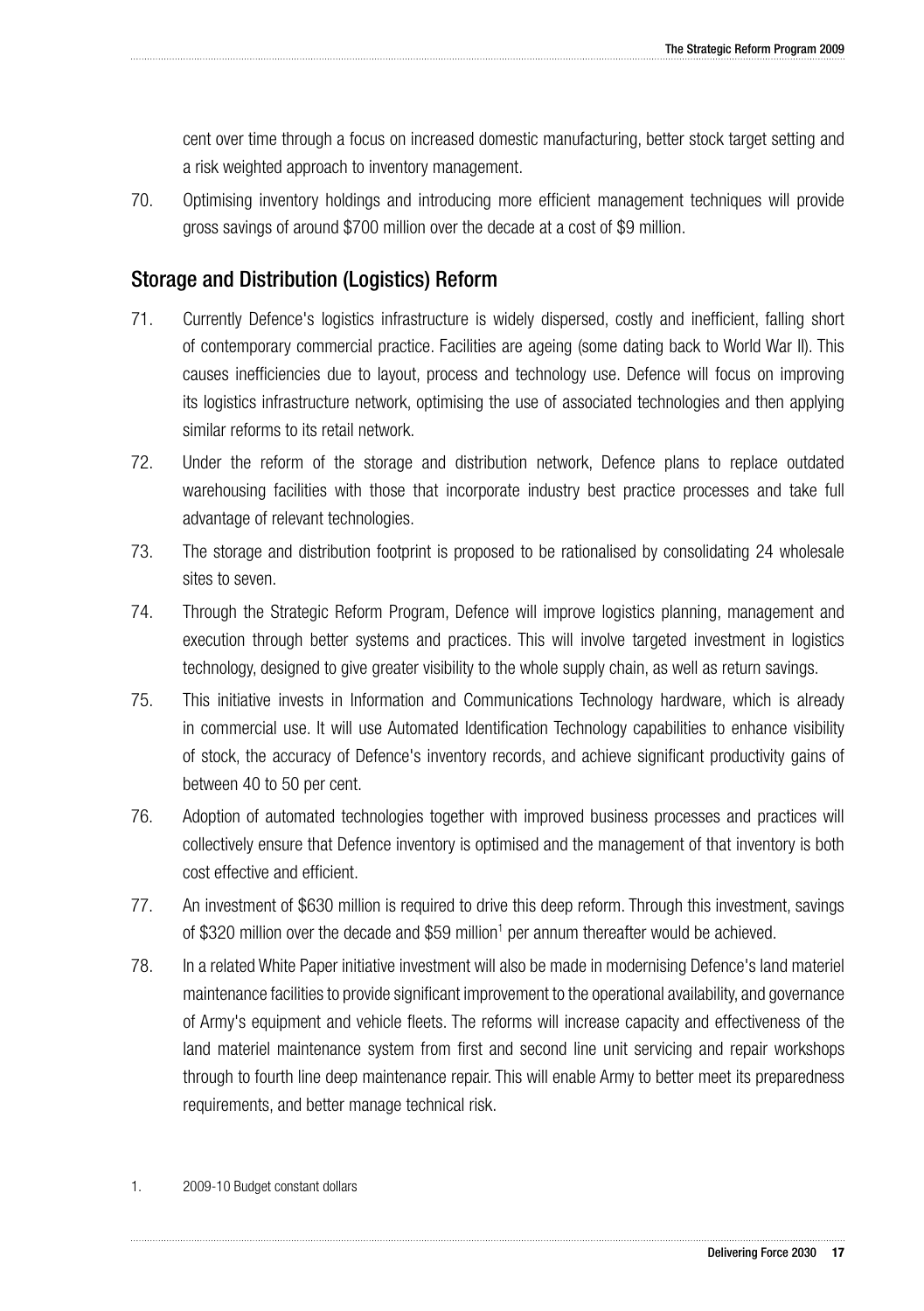79. The cost to implement these reforms will be \$240 million over the decade. This reform will reduce duplication and the amount of non-value adding work, and it is expected to increase the operational availability of vehicles resulting in savings over the long term.

### Lean Enterprise Support Services

80. To successfully manage the cost pressures Defence faces, increased productivity is essential in the methods by which capability is delivered and combat forces supported. That productivity will be found through more efficient ways of working and lowering input costs. The streams contributing to this reform are Non-Equipment Procurement and Workforce and Shared Services. These reforms will impact the Defence Organisation across the board, at all levels, in all Groups and Services and at all locations.

### Non-Equipment Procurement

- 81. Defence currently spends \$5.2 billion per year across 23 categories of non-military goods and services from external suppliers. These categories include travel; building maintenance; professional services; clothing, training; research and development; advertising; freight and cartage; explosive ordnance; health services; removals; hospitality; catering and food; utilities; security services; other garrison support; cleaning; grounds maintenance; office supplies; waste management; stores management; office furniture; and fuel.
- 82. Reforming Defence procurement of these goods and services will potentially deliver \$4.4 billion in savings over the decade. The cost of this reform is around \$127 million, which includes the establishment of a centre of excellence, the appropriate skilling of staff and provision of necessary technology.
- 83. Approximately 20 per cent of the savings will be achieved through improved governance arrangements to standardise and streamline the contracting and buying practices across Defence Services and Groups.
- 84. Defence will examine opportunities to consolidate general services contracts for furniture, office supplies and professional services to ensure Defence is investing resources where they are needed.
- 85. A centre of procurement and contracting excellence will be established in the Defence Support Group to provide guidance and strategies to ensure Defence non-equipment procurement is undertaken with an improved commercial approach. Additionally, these reforms will ensure an efficient and consistent approach to non-equipment procurement and contracting across the whole of Defence.
- 86. Approximately 60 per cent of savings will need to come from changes to policy, usage and demand. Defence will need to challenge current business practices and make some hard decisions - with implications for people at every level of the organisation. A further 20 per cent of savings in this category will be achieved through improving supporting processes to remove waste and duplication across Services and Groups. Initiatives include ensuring greater access to electronic business, selfadministration and use of automated processes.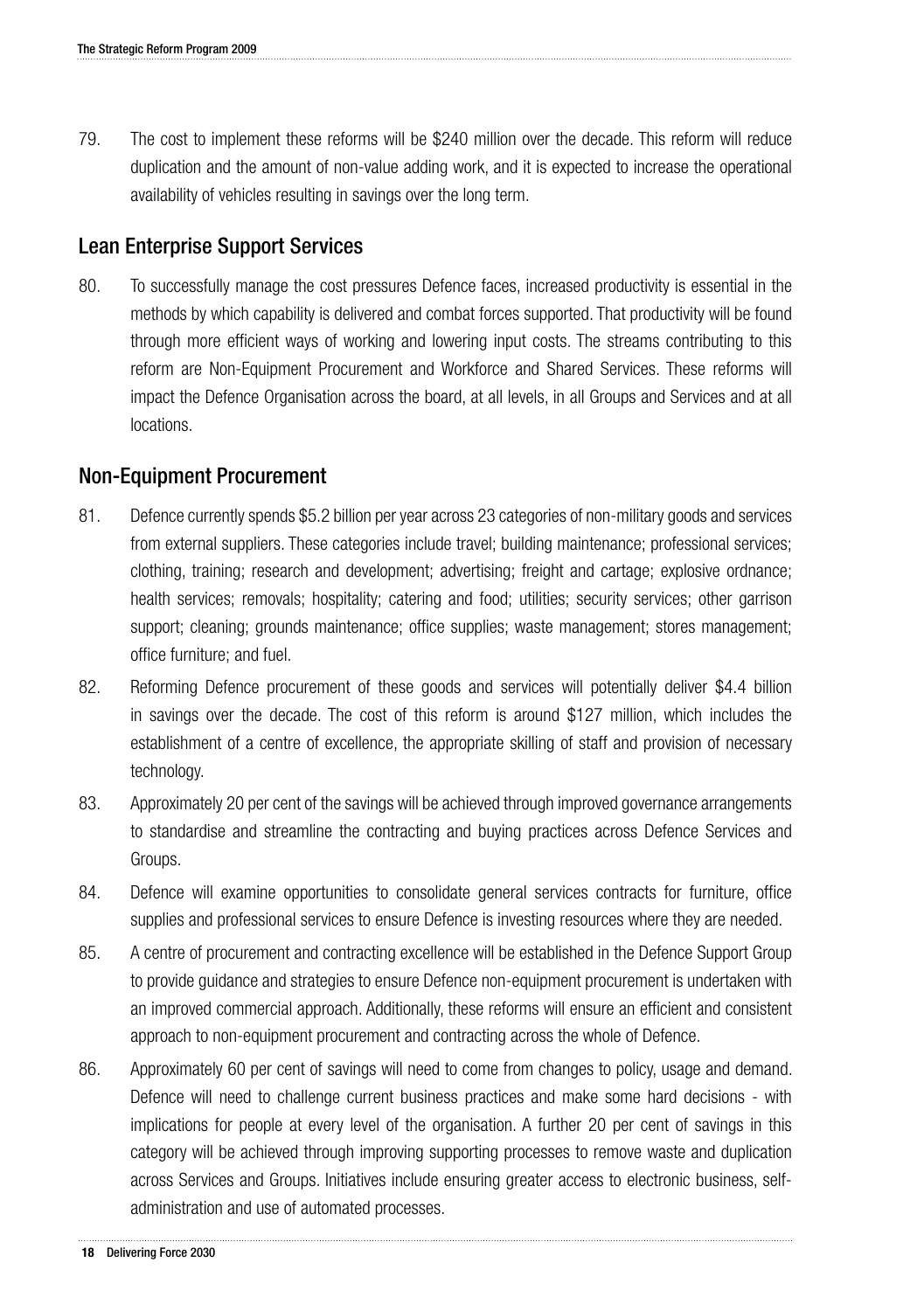- 87. Defence will closely examine all aspects of support services. This may include measures such as:
	- potentially rationalising messes integrating other ranks with officer facilities, and replacing single service facilities with joint ones;
	- rethinking policies on single day travel and reducing senior executive entitlements; and
	- exploring further standardisation, for example, the current standards for hospitality and catering, cleaning and access control will be costed and adjusted to implement a consistent and affordable delivery model across all Defence bases.
- 88. The reforms in this stream will target different categories in three to six month 'waves', with each wave focusing on three to five categories. Opportunities in clothing and removals will be explored first, followed by office supplies and office furniture.

### Workforce Productivity and Shared Services

- 89. Defence will manage its workforce in an integrated way based on funding available rather than setting specific targets and caps for military, civilian and contractors. This approach is fundamental to Defence's ability to achieve workforce reform. Managing the mix of military, civilian and contractors will deliver savings and provide a more flexible and adaptive workforce.
- 90. Three components of workforce reform will generate estimated savings of \$3.3 billion over the decade at a cost of approximately \$360 million. The first two components: civilianising military support positions; and converting contractor positions to Australian Public Servants (APS), relate specifically to delivering a more cost effective workforce.
- 91. *Civilianisation* of some military support positions will ensure that wherever possible, permanent military personnel are employed where they are critical to delivering and sustaining combat capability and have military specialist competencies. APS employee costs are approximately 30 per cent less than those of the ADF.
- 92. Workforce reform will not adversely affect combat and combat-related capability. Permanent military personnel should be employed mainly where they are critical to delivering and sustaining combat capability and delivering military specialist competencies. Capacity to provide postings for training, respite, career needs and for family or compassionate reasons will be maintained.
- 93. Over 75 per cent of current military personnel are posted to combat or combat related roles and this will not change. There are 11,000 ADF positions that are defined as non-combat or non-combat related. Of these, 1100 (or approximately 10 per cent) will be considered for civilianisation.
- 94. *Contractors*, many of whom are in place because of past caps in Defence's APS workforce cost between 15 and 30 per cent more than and APS employee. There will be around 1100 contractor positions that will be converted to APS positions.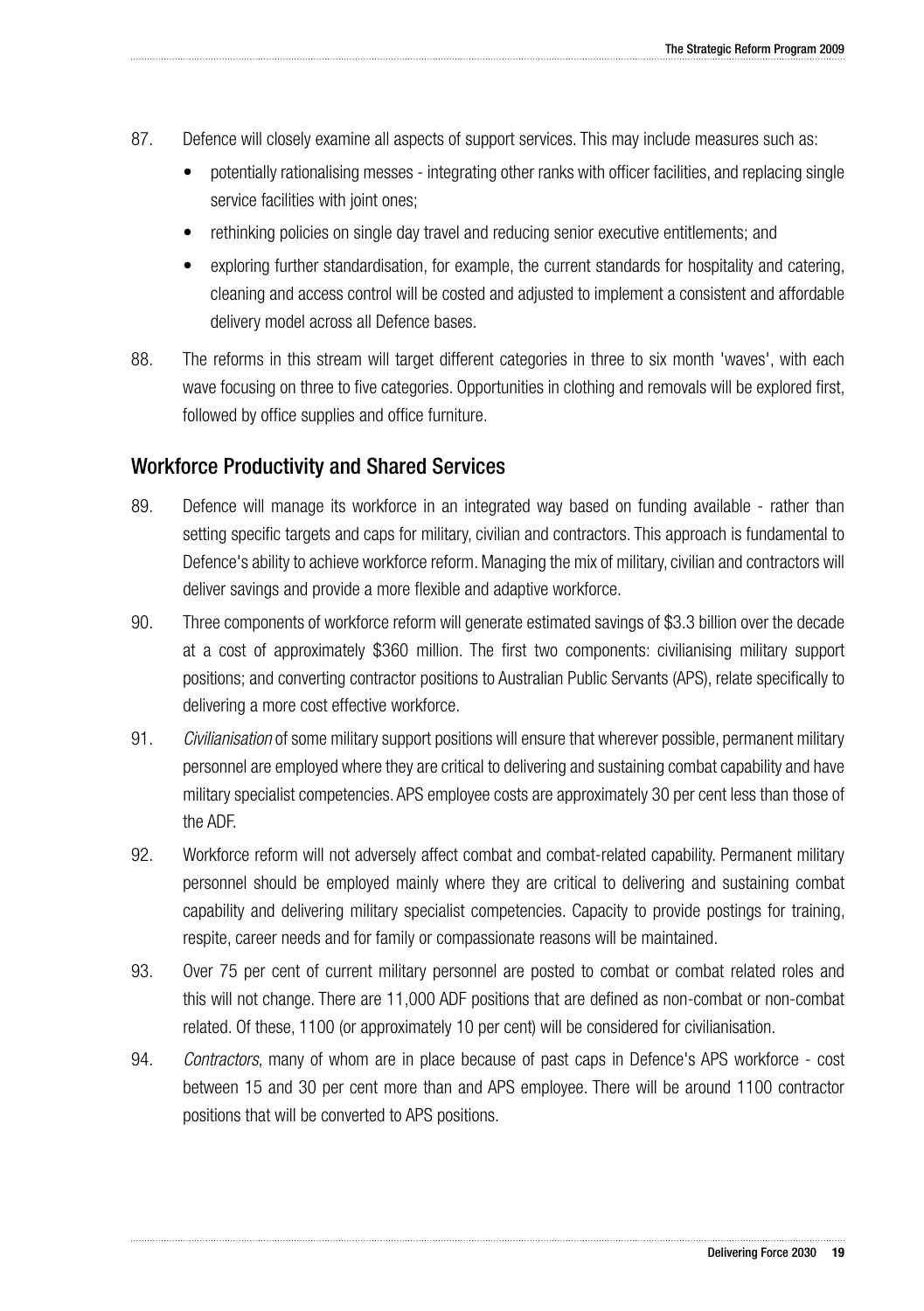- 95. The third key element of reform will be to *create a leaner, more effective business model* across the entire organisation. Improving workforce productivity starts with taking a fresh look at what work is currently being done and engaging with customers to define what service should be delivered and at what levels.
- 96. This element of reform will redesign business processes based on a willingness to challenge orthodoxies regarding how tasks have been performed, and establishing a joint ownership for driving process reform between providers and customers throughout Defence.
- 97. Core business processes across the entire organisation will be examined with a view to eliminate unnecessary work, reducing the number of low value-adding tasks, and streamlining and automating workflows where possible. This will include a move to a greater use of shared services in areas such as payroll, HR, procurement and financial services.
- 98. Based on the initial benchmarking analysis undertaken by the Audit, Defence workforce reductions required to meet the gap between current practice and average corporation standards is 22 percent in HR, 14 percent in Finance, 31 percent in Non-Equipment Procurement and 18 percent across other non-operational support functions.
- 99. Workforce reforms will be both achievable and sustainable through careful planning and a phased roll out of the reforms over a five-year period, starting with an initial detailed planning and evaluation phase.

### Workforce Impact

- 100. While there will be increases to the APS workforce through civilianisation, contractor conversions and new White Paper initiatives, there will also be reductions in creating a leaner business model and an ongoing improvement dividend. Based on initial analysis, civilian numbers will grow overall by around 1100 in the first three years of the decade. From 2012-13 onwards there will be reductions in the total civilian workforce of between 50 and 300 in any one year. These reductions equate to between 0.2 per cent and 1.2 per cent of the total civilian workforce.
- 101. In the military, the additional personnel required to deliver, maintain and operate White Paper capabilities, will see growth in the military workforce of almost 3600 by 2015-16, and a reduction over the last three years of the decade by between 60 and 300 in any one year. These reductions equate to less than 0.5 per cent in any one year.
- 102. Any reductions in the ADF associated with civilianisation and creating a leaner business model will be offset by increases in the ADF to achieve the capability goals of the White Paper.
- 103. For both the ADF and APS workforce, the impact of reforms will be carefully planned and managed. Workforce reductions will be managed where possible, by retraining and redeploying staff, and through natural attrition, noting the current rolling average separation rate for the ADF is 9.9 per cent and for civilians is 9.3 per cent.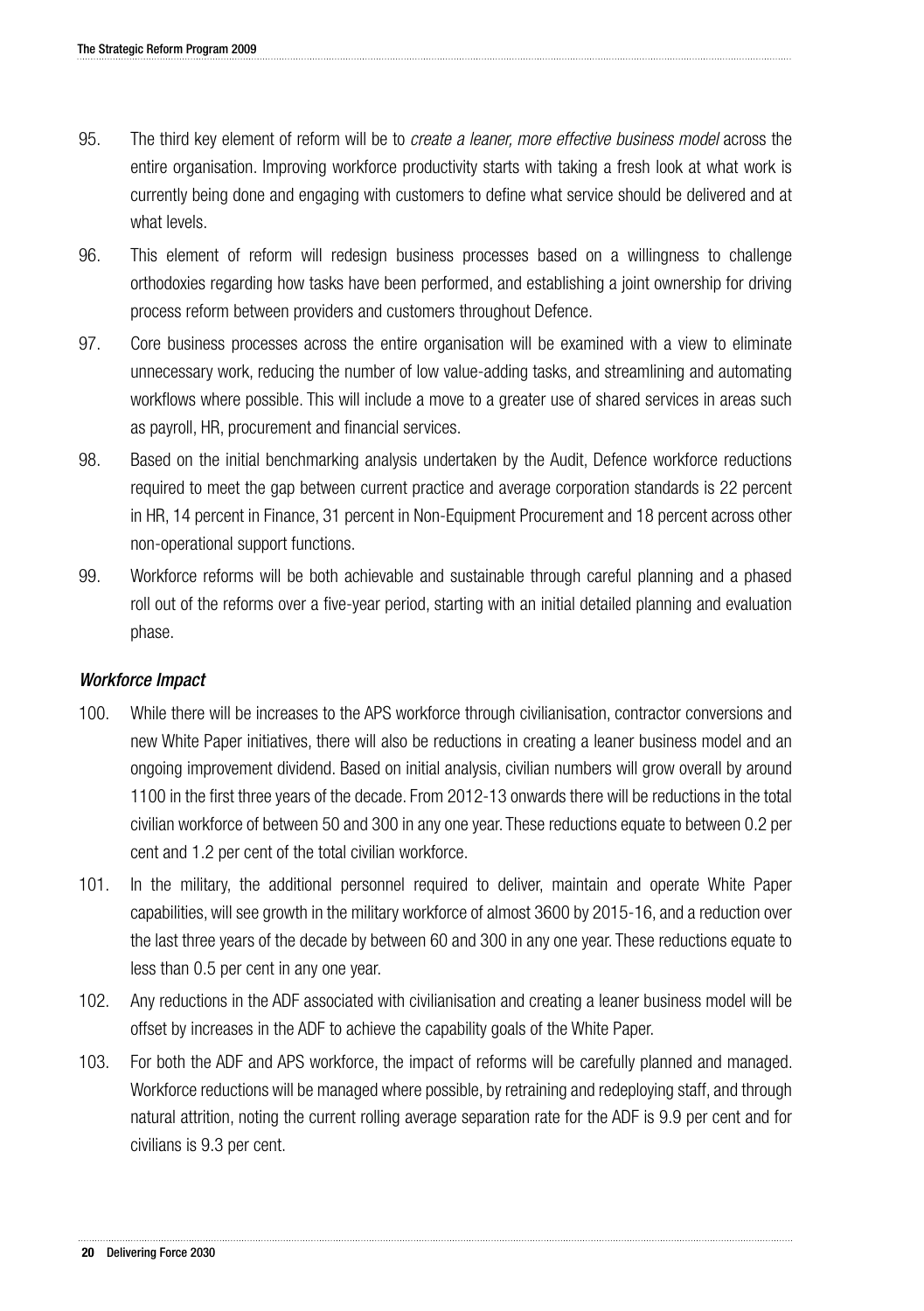104. The net result will be around an additional 3000 military and 300 civilian jobs over the next ten years. Attachment B shows the indicative military and civilian workforce implication of the White Paper and the Strategic Reform Program over the next ten years.

### Cost Effective Capabilities

105. There are opportunities to improve the cost effectiveness of military capability beyond the major capital acquisition, sustainment and support areas. Productivity and effectiveness will also be driven in enabling areas like Science and Technology and Information Communication Technology as well as from reforms to Intelligence Capabilities and by considering how greater capability can be delivered by ADF Reserves.

### Information and Communications Technology

- 106. Defence's Information and Communications Technology environment is fragmented with less than half of the \$1.2 billion spent visible to the Chief Information Officer, resulting in inefficiencies in delivery. This presents opportunities to drive productivity and effectiveness improvements in the management of Information and Communications Technology in Defence.
- 107. This reform stream will deliver savings and increased effectiveness through a consolidated, standardised Defence Information and Communications Technology environment, with a centralised strategy and governance framework. By 2012, the Information and Communications Technology reform program will build an improved Defence Information Environment to support both Defence war fighting and business reform objectives through to 2030. To drive this deep reform, an investment of around \$700 million is required. Through this investment, savings of \$1.9 billion over the decade and around \$250 million<sup>2</sup> per annum thereafter would be achieved.
- 108. The Defence Information Environment will be one network connecting fixed and deployed locations built on a single set of standards and products. It will encompass all security levels and will determine that the right person has the right authority to access information. A typical desktop set up available to all Defence sites will be a single screen connected to a wireless network that can display multiple security sessions. Secure voice and video will be available to the desktop in most fixed and deployed locations.
- 109. Deployed commanders and decision makers will have a single view of the battle space through a Common Operating Picture accessing a wide range of data from sensors and sources.
- 110. Finance, payroll and personnel information will be easily accessed, manipulated and aggregated by authorised Defence staff. New capabilities such as the automation of procurement, personnel and pay administration, vetting, recruitment, estate management and performance reporting will be progressively introduced.

### 2. 2009-10 Budget constant dollars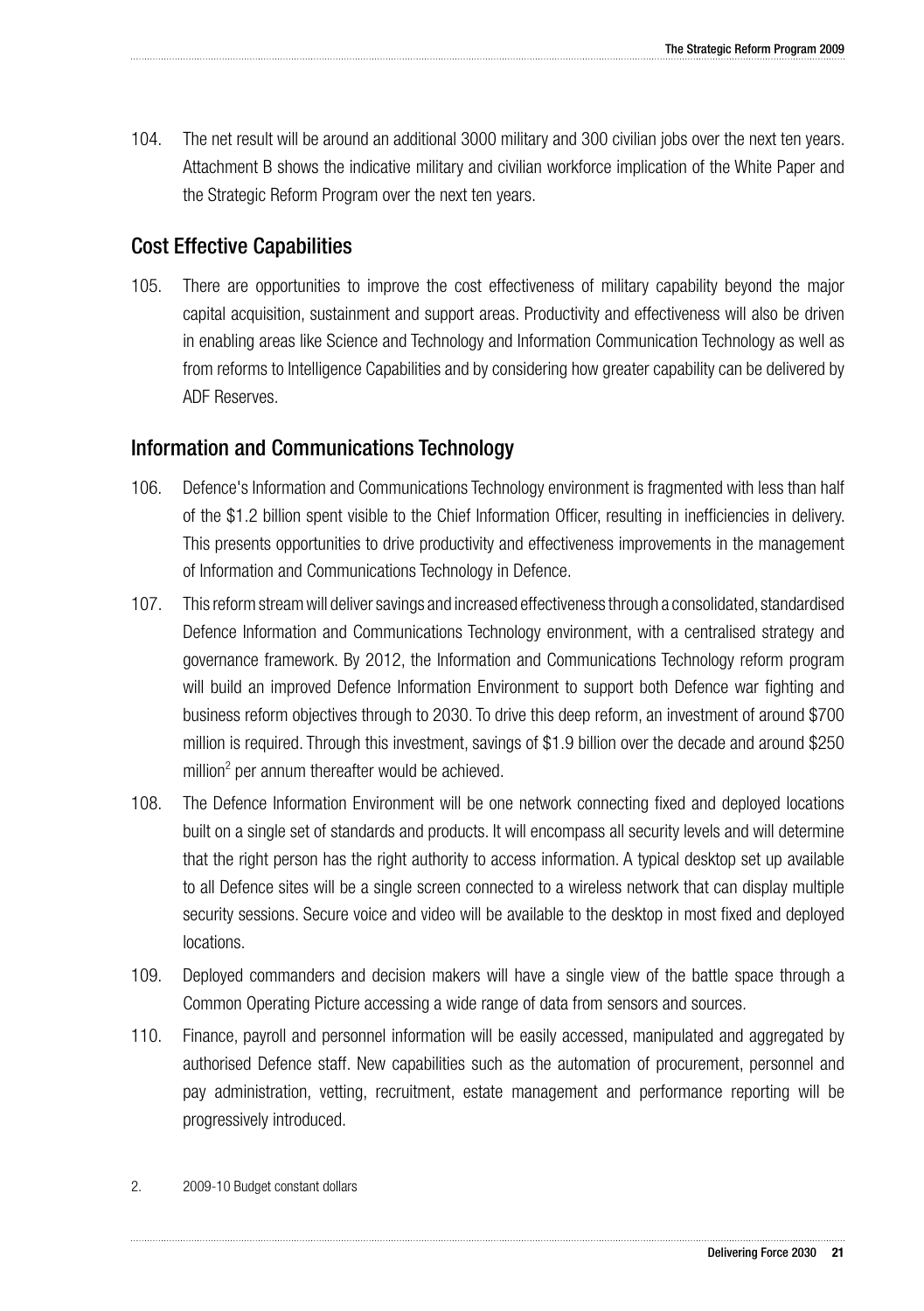- 111. There is an urgent need to address long-term underinvestment in Information and Communications Technology infrastructure that has resulted in a significant proportion of Defence assets being beyond their effective life. As a consequence, Defence is now dealing with an unacceptable level of fragility, cost and risk to Information and Communications Technology operations.
- 112. This reform program will also:
	- • *Align Information and Communications Technology investments with Defence priorities.* A single portfolio of investments will be adopted for all of Defence;
	- **Reduce high 'business as usual' costs.** Tighter cost control, new sourcing strategies and standardising and consolidating assets will be implemented across all parts of Defence;
	- *Implement faster decision and delivery cycles.* Costs and 'time to market' will be reduced;
	- **Mitigate an unacceptable business continuity risk.** The fragility of Information and Communications Technology infrastructure will be reduced; and
	- **Consolidate data centres.** Maintenance costs will be reduced.

### Intelligence

- 113. In conjunction with the White Paper process, Defence reviewed the efficiency of the business processes that underpin the delivery of its intelligence capabilities. As a result of that review, two major reforms are being pursued - bringing the Information and Communications Technology capabilities of the three Defence intelligence agencies under single management and similarly consolidating the separate human resources areas of the Intelligence and Security group into one section.
- 114. Implementation of these recommendations will ensure the Defence intelligence capability will, as part of the Strategic Reform Program, deliver capability more effectively and efficiently.
- 115. With these more efficient and robust support arrangements in place, the Defence intelligence agencies will be well placed to deliver the new capabilities outlined in the White Paper, and better support future operations, planning activities and next generation ADF capabilities.

### Science and Technology

- 116. A number of governance and business process improvements will be implemented to enable the delivery of a more cost-effective Defence Science and Technology capability that more readily adapts to future circumstances and demands.
- 117. Changes to the Defence Science and Technology Organisation's business model have been agreed by Government, including the formation of an external Advisory Board, the development of Technology Roadmaps and earmarking funds for innovation purposes. Further changes to the business model and business processes are proposed.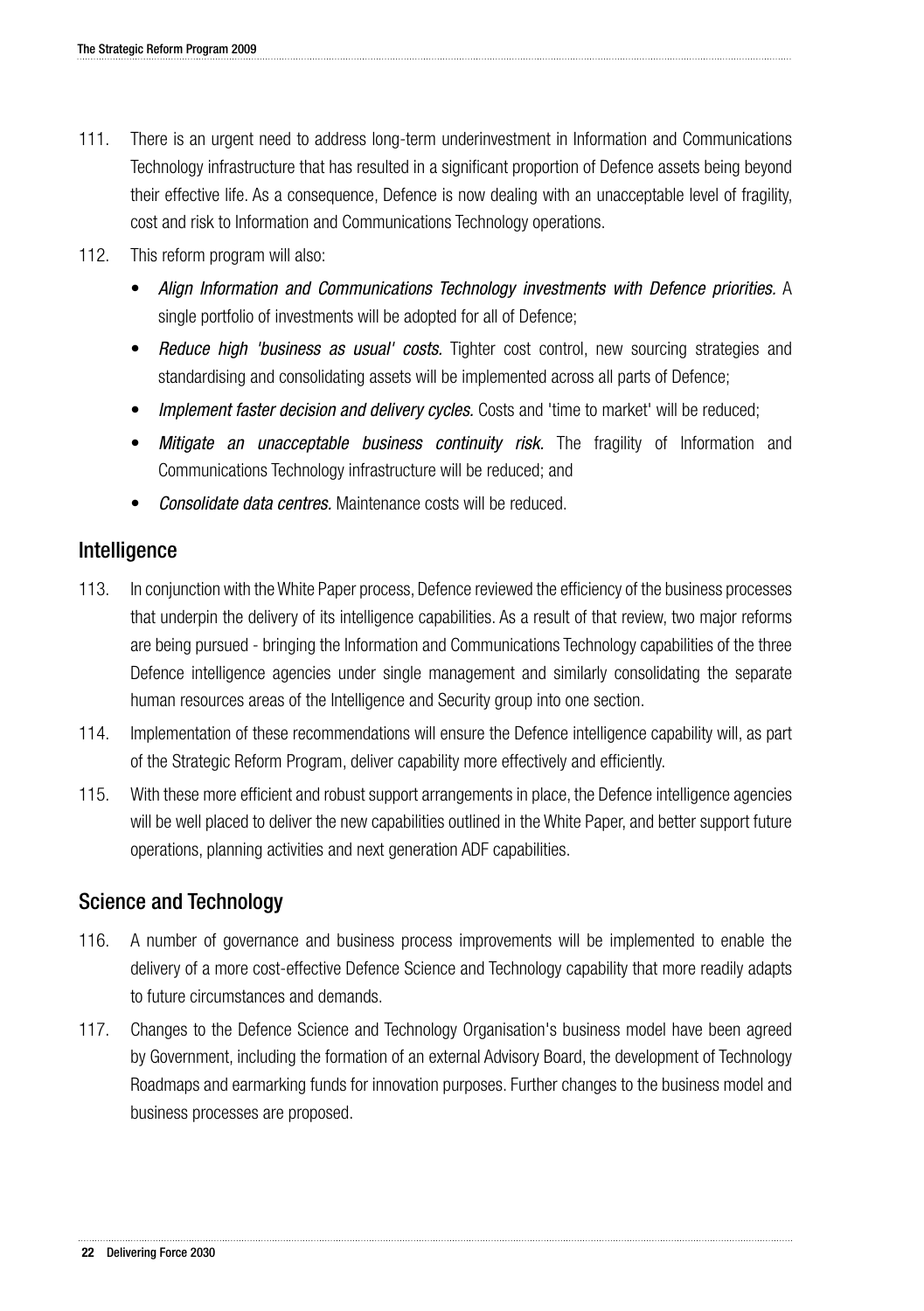### Reserves

- 118. Part-time members of the ADF are a key contributor to cost-effective capability within the ADF.
- 119. Indeed, part-time personnel are critical to current operations, both domestically and offshore, and this is likely to increase as further core and niche capability is developed in the part-time force. As part of the Strategic Reform Program, Defence will develop a plan by the end of 2009 to make sure the organisation makes more effective use of the part-time component.
- 120. As part of the plan, Defence will develop a skills database, consider options to flexibly surge long-lead time capabilities, and consider alternative methods of employing the part-time component, such as Sponsored Reserves.
- 121. Army, as part of the Reserve reforms, will consider ways in which the part-time component can support prolonged operational deployments, and whether capability elements could transition from the full-time to part-time force.
- 122. Taken together, at a cost of \$40 million, the reforms to Reserves will generate estimated savings of \$380 million over the decade.

### Defence Estate

- 123. Today, Defence has a large, fragmented estate footprint with more than 350 properties and another 350 leases, including over 70 major bases. The estate is ageing, and in many areas the rate at which it is deteriorating is increasing. Annual capital invested in maintenance, which has decreased since the 1990s, will require a significant boost to repair or replace the existing facilities over the next decade.
- 124. Defence will follow an estate reinvestment strategy to provide a strategically aligned, affordable, sustainable estate that supports capability. This will be achieved through increasing capital reinvestment; adhering to the five basing principles outlined in the 2009 White Paper; and implementing internal governance and business process reforms.
- 125. *Increasing capital reinvestment*. To help address the deterioration in Defence facilities an additional \$190 million will be spent over the next four years. The additional reinvestment will be primarily focused on making improvements to key operating bases, improving the working and living accommodation and upgrading key base services such as power, water and sewerage.
- 126. *Adhering to the basing principles outlined in the 2009 White Paper.* Five key principles will guide the future of the Defence estate over time:
	- base locations should be aligned with national and Defence strategic requirements;
	- Defence should consolidate units into fewer, larger and more sustainable multi-user bases;
	- where possible, bases should be clustered near strategic infrastructure and with industry to promote knowledge sharing and innovation;
	- where possible, bases should be located in 'family friendly' areas; and
	- base locations should enable the continued provision of Reserve capability into the future.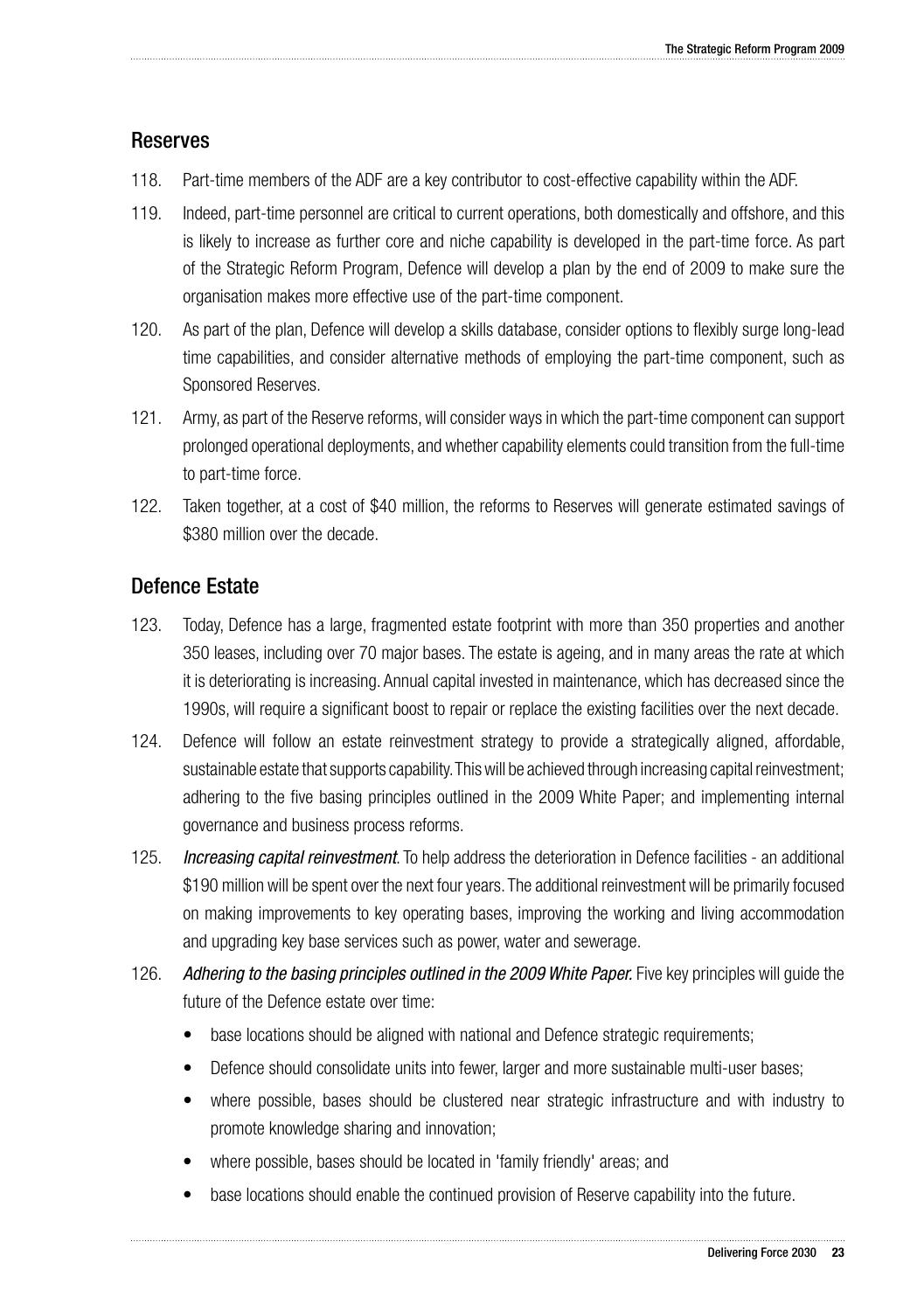- 127. It is important to balance the cost of Defence bases against the strategic role they play in the defence of the country. If any bases are recommended for closure, the Government will first consider a range of factors before any decision is made, including the economic impact such closure would have on the local community.
- 128. *Implementing internal governance and business process reforms.* Revised and improved business processes will ensure facilities requirements to support new capability are integrated into capability development processes, and better value for money is achieved from Defence's estate funding. Initiatives include:
	- *Strengthening the accountabilities of the Deputy Secretary Defence Support in relation to Stewardship of the Estate;*
	- • *Strengthening senior management involvement; and*
	- Improved estate planning, development and management.

# How the Strategic Reform will be Led and Managed

129. A strong governance and assurance framework will be developed to help the Government oversee Defence reform. This framework will ensure there is an understanding that Defence people 'own' this process and must drive the necessary reforms.

### Defence Strategic Reform Advisory Board

- 130. The Government has agreed to the establishment of a Defence Strategic Reform Advisory Board (the Board) to be chaired by an independent, external to Defence, professional. The Board will comprise an appropriate balance of public and non-government/private sector members. Public sector members will include the Secretaries of the Departments of the Prime Minister and Cabinet, the Treasury, Finance and Defence, the Chief of the Defence Force, and Chief Executive Officer Defence Materiel Organisation.
- 131. The Board will report to the Minister for Defence quarterly, who will in turn advise the National Security Committee of Cabinet annually of progress in Defence reforms. The key functions of the Defence Strategic Reform Advisory Board will be to provide advice on how the reforms should be implemented, and assist in ensuring the reforms are being implemented in the way intended by Government.
- 132. To ensure that strategic reform is pursued on a whole of portfolio basis, the Board will take on the functions of the Defence Procurement Advisory Board as described in the Government's response to the September 2008 Mortimer Review.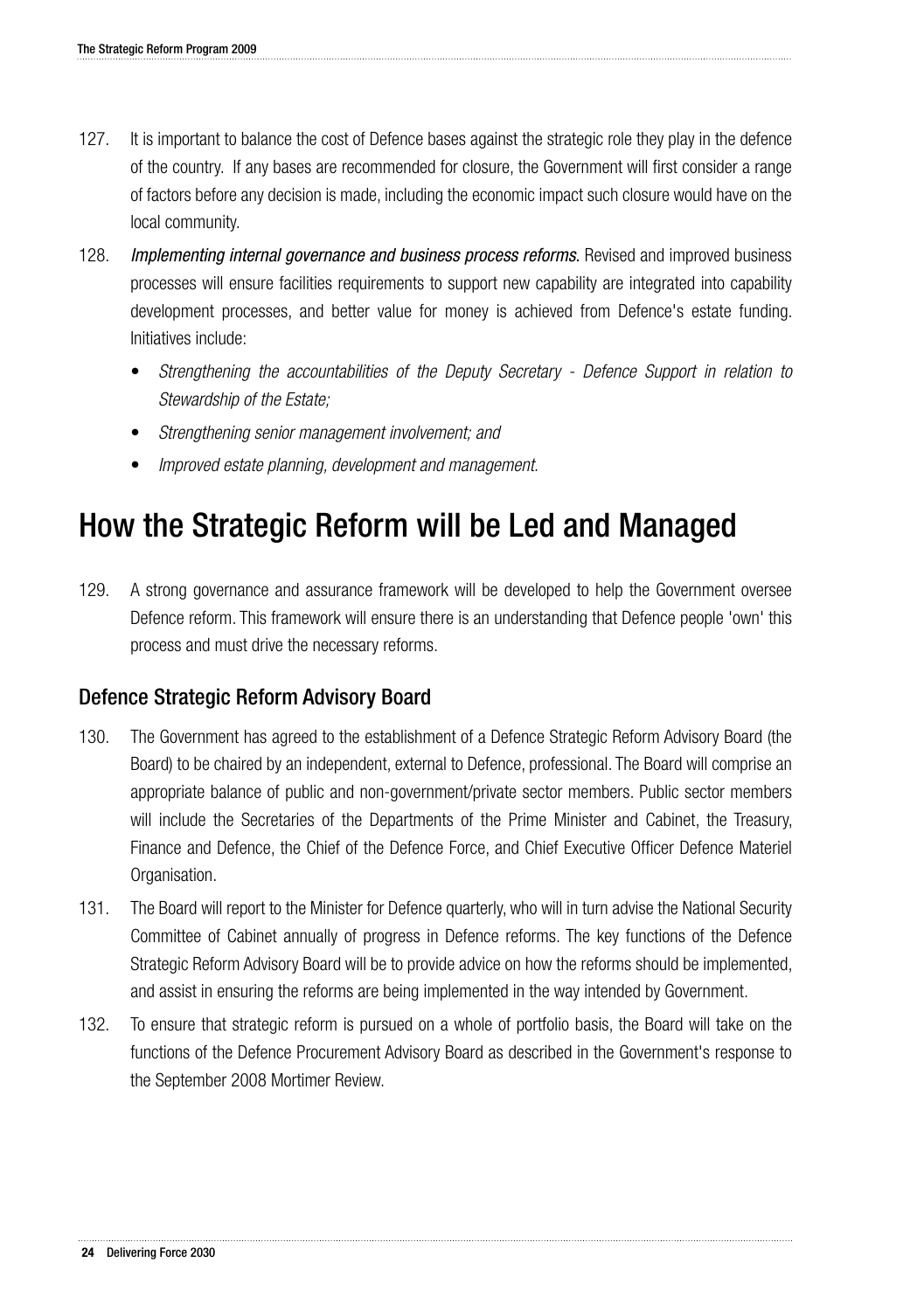### Internal Governance

- 133. At the portfolio level, the Secretary and CDF will lead the reforms. Accountability for implementation will be devolved to line leadership and characterised by clear performance measures and milestones. Individual accountabilities will be clearly laid out in Joint Directives issued by the Secretary and CDF.
- 134. A new Deputy Secretary Strategic Reform and Governance will be responsible and accountable for high-level integration, coordination and oversight of the Strategic Reform Program.
- 135. The Defence Committee will monitor overall progress on reform while the Defence Audit and Risk Committee, with its independent chair, will be an important source of advice on risk mitigation in particular.
- 136. Each reform stream will be the subject of a formal, transparent, collaborative governance mechanism chaired by and comprising senior officials at the Senior Executive Service Band 3 and Military Three Star level. These 'Reform Stream Governance Committees' will meet quarterly while working groups chaired for the most part at the Senior Executive Service Band 2 or Military Two Star level will meet monthly.

### Implementation Planning

- 137. The first phase of implementation, involves doing further detailed planning. This will occur over the next six months and produce an implementation schedule and detailed project plan for the elements of the Program. This schedule will include a full risk analysis and risk management strategies. An initial high level implementation schema is at Attachment C.
- 138. This will be a critical phase to ensure the success of the Strategic Reform Program. Defence has experience of past reform efforts that have failed to deliver promised outcomes in full measure because implementation was done too quickly and without careful planning. Defence intends to get the planning phase right in order to make sure that later phases deliver what is promised.
- 139. A key component of the implementation planning will be an effective monitoring and performance framework. A common program management methodology flexible enough to accommodate the diversity of reform streams is being developed in accordance with the Australian National Audit Office/ Department of Prime Minister and Cabinet Better Practice Guide *Implementation of Programme and Policy Initiatives*.
- 140. It will clearly articulate the benefits the reform program is seeking to realise; the methodology by which those benefits can be monitored including an agreed baseline of quantitative and qualitative performance information; and key performance indicators, all of which will form the basis of reporting to the Defence Strategic Reform Advisory Board, the Minister and the National Security Committee of Cabinet.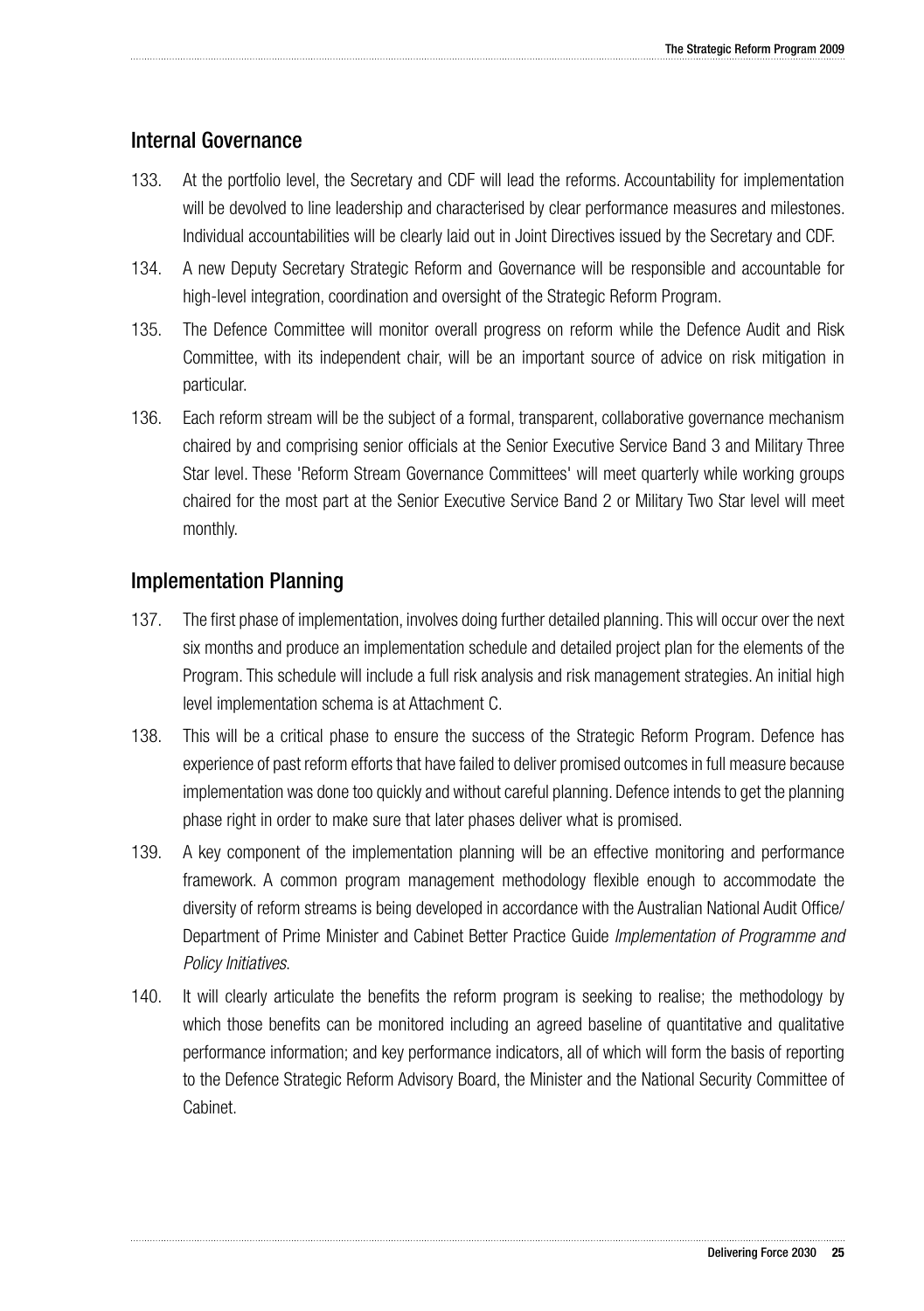### Building Expert Capabilities

141. Defence will build the expert capabilities needed to ensure that the reform program can be successfully implemented and sustained. A phased approach to implementation will be adopted that pilots business improvement initiatives in partnership with external providers with relevant commercial expertise. This will include Defence training its own people in the new business model and processes, which will be adopted to build more commercially minded skills and competencies.

# Conclusion

- 142. The Strategic Reform Program savings targets are ambitious and the reform initiatives that underpin them will not be easy. The reforms will be carefully planned, led and managed on a whole-of-Defence basis. Collaboration and cooperation across the Groups, Services and Defence Materiel Organisation, and strong leadership at all levels will be critical to success.
- 143. With the reforms in place Defence will become a better place to work. The Strategic Reform Program will not only free up funds for reinvestment in current and future capability but also simplify business processes and improve systems, enabling people to spend more time on the core business for which they joined Defence.
- 144. Reform will lead to increased job opportunities in some areas. In other areas reform will eliminate some roles. The additional people needed to meet the capability goals of the White Paper will more than offset any decrease in jobs associated with reform initiatives. The net result will be around an additional 3000 military and 300 civilian jobs over the next ten years. Wherever possible, Defence will redeploy and retrain people whose roles will be restructured as a result of reform.
- 145. Defence will deliver the headline savings figure of \$20 billion over the next ten years. But the evolving and long-term nature of the Program means that Defence needs to have sufficient flexibility to modify intermediate steps and identify promising new areas for making savings and efficiencies as the Program develops.
- 146. As part of the 2009 Defence White Paper the Government committed to sustainable funding arrangements for the Defence budget in future years. These arrangements will provide funding certainty for planning and real funding growth to meet the growing cost of the military equipment needed in an increasingly uncertain world. However, it is the reinvestment of the savings achieved through the Strategic Reform Program coupled with these sustainable funding arrangements that will provide appropriate funding to meet our strategic and capability needs and to ensure that every dollar is well targeted and well managed to get the right Defence capability for the right cost.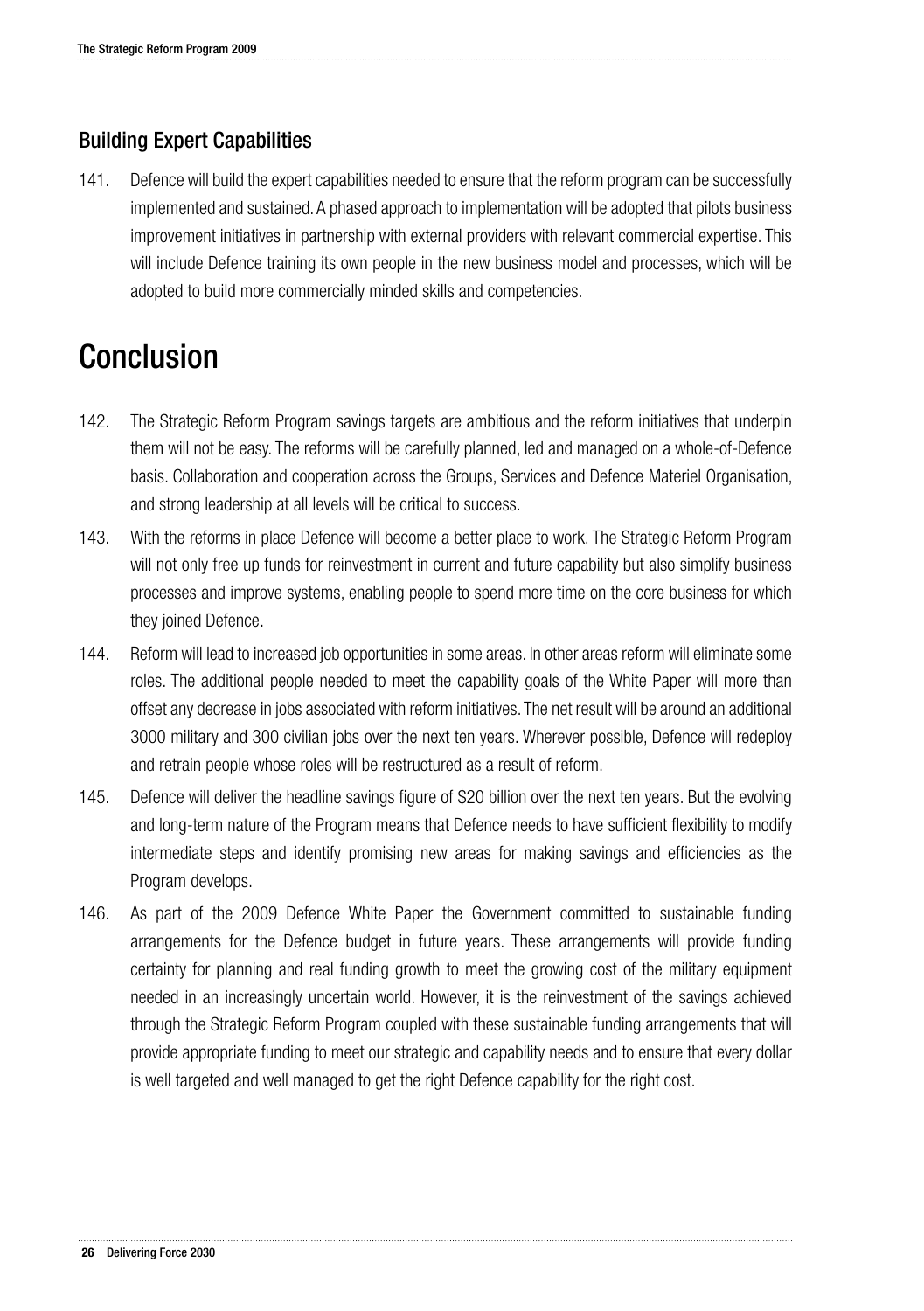| <b>Strategic Reform Program Streams</b> | $09-10$          | $10 - 11$      | $11 - 12$        | $12 - 13$               | FE               | Decade   |
|-----------------------------------------|------------------|----------------|------------------|-------------------------|------------------|----------|
| <b>Gross SRP Stream Savings</b>         |                  |                |                  |                         |                  |          |
| <b>ICT Savings</b>                      | $-49$            | $-92$          | $-134$           | $-193$                  | -468             | $-1948$  |
| <b>Inventory Savings</b>                | $-64$            | $-79$          | $-102$           | $-107$                  | $-352$           | $-706$   |
| Smart Maintenance Savings               | $-197$           | $-202$         | $-254$           | $-379$                  | $-1032$          | -4391    |
| Logistics Savings                       | -5               | -5             | -7               | $-17$                   | $-35$            | $-326$   |
| Non-Equipment Procurement Savings       | $-179$           | $-234$         | -267             | -351                    | $-1031$          | -4449    |
| Reserves Savings                        | $\bf 0$          | $-5$           | $-12$            | $-33$                   | $-51$            | $-384$   |
| <b>Shared Services Savings</b>          | $-14$            | $-30$          | $-65$            | $-114$                  | $-223$           | $-1426$  |
| Workforce Savings                       | $-48$            | $-72$          | $-128$           | $-185$                  | $-433$           | $-1914$  |
| <b>Total Gross SRP Stream Savings</b>   | $-556$           | $-718$         | $-971$           | $-1379$                 | $-3624$          | $-15544$ |
| <b>SRP Stream Costs</b>                 |                  |                |                  |                         |                  |          |
| <b>ICT Costs</b>                        | 100              | 272            | 233              | 63                      | 668              | 708      |
| <b>Inventory Costs</b>                  | 1                | 3              | 1                | 1                       | $\boldsymbol{7}$ | 9        |
| Smart Maintenance Costs                 | 37               | 43             | 49               | 51                      | 180              | 361      |
| <b>Logistics Costs</b>                  | 26               | 44             | 26               | 29                      | 125              | 637      |
| Non-Equipment Procurement Costs         | 55               | 26             | $\boldsymbol{9}$ | 6                       | 96               | 127      |
| PPOC Costs                              | $\overline{7}$   | 15             | 15               | 14                      | 52               | 96       |
| Reserves Costs                          | 14               | 11             | 13               | $\overline{\mathbf{c}}$ | 40               | 40       |
| <b>Shared Services Costs</b>            | 13               | 21             | 47               | 46                      | 127              | 232      |
| <b>Workforce Costs</b>                  | $\boldsymbol{7}$ | 26             | 39               | 27                      | 99               | 124      |
| Mortimer Implementation Costs           | 8                | $\overline{7}$ | $\overline{7}$   | 6                       | 28               | 69       |
|                                         |                  |                |                  |                         |                  |          |
| <b>Total Costs</b>                      | 268              | 468            | 439              | 247                     | 1421             | 2403     |
| <b>SRP Stream Net Savings</b>           |                  |                |                  |                         |                  |          |
| ICT                                     | 50               | 181            | 99               | $-130$                  | 200              | $-1240$  |
| Inventory                               | $-63$            | $-75$          | $-101$           | $-106$                  | $-345$           | $-697$   |
| Smart Maintenance                       | $-159$           | $-159$         | $-206$           | $-328$                  | $-852$           | -4030    |
| Logistics                               | 21               | 38             | 18               | 12                      | 90               | 311      |
| Non-Equipment Procurement               | $-124$           | $-208$         | $-258$           | $-345$                  | $-935$           | $-4322$  |
| PPOC                                    | $\overline{7}$   | 15             | 15               | 14                      | 52               | 96       |
| Reserves                                | 14               | 6              | $\boldsymbol{0}$ | $-31$                   | $-11$            | $-344$   |
| <b>Shared Services</b>                  | $\mathbf 0$      | -9             | $-18$            | $-68$                   | $-95$            | $-1194$  |
| Workforce                               | $-41$            | $-46$          | $-89$            | $-158$                  | $-334$           | $-1790$  |
| <b>Total SRP Stream Net Savings</b>     | $-287$           | $-251$         | $-532$           | $-1133$                 | $-2203$          | $-13142$ |
| <b>Other Savings</b>                    |                  |                |                  |                         |                  |          |
| Zero Based Budgeting Review             | $-189$           | $-147$         | $-187$           | 473                     | $-997$           | -3922    |
| Savings in Minor Capital Program        | $-21$            | $-22$          | $-22$            | $-22$                   | $-87$            | $-238$   |
| Savings in Facilities Program           | -22              | $-49$          | $-44$            | $-35$                   | $-150$           | $-510$   |
| Administrative Savings                  | -9               | $-15$          | $-21$            | $-21$                   | $-66$            | $-70$    |
| <b>Productivity Savings</b>             | $\bf 0$          | 0              | $\boldsymbol{0}$ | $\bf 0$                 | 0                | $-357$   |
| <b>Total Other Savings</b>              | $-241$           | $-233$         | $-274$           | $-552$                  | $-1300$          | $-5096$  |
| <b>Total SRP Gross Savings</b>          | $-797$           | $-951$         | $-1245$          | $-1931$                 | $-4925$          | $-20641$ |

### ATTACHMENT A: Strategic Reform Program - Provisional Savings and Costs3

3. 2009-10 Budget outturn prices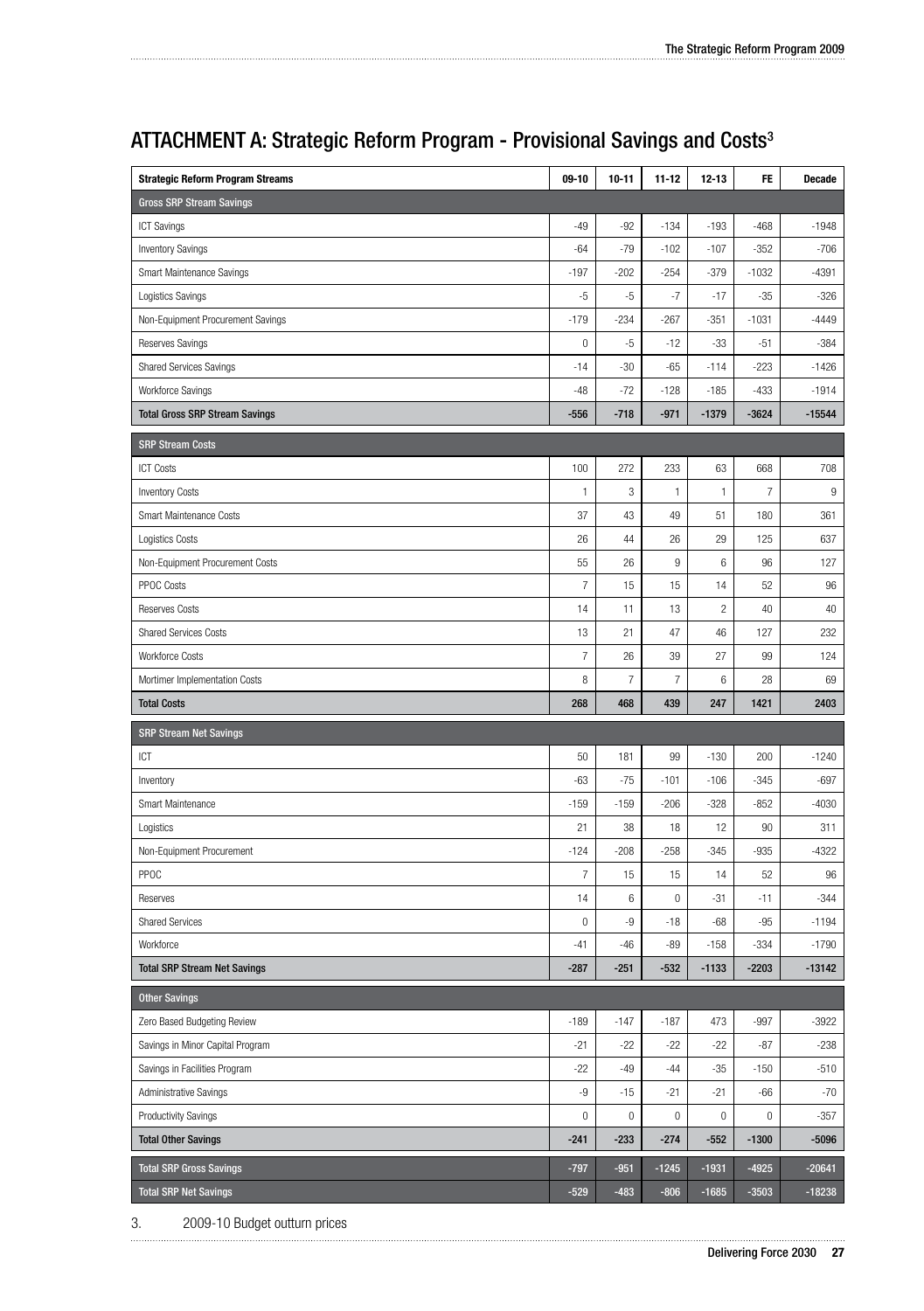### ATTACHMENT B: White Paper and Strategic Reform Program Indicative Workforce Implications

| <b>Initiative</b>                                   | 08/09  | 09/10  | 10/11       | 11/12       | 12/13       | 13/14        | 14/15   | 15/16   | 16/17   | 17/18   | 18/19   |
|-----------------------------------------------------|--------|--------|-------------|-------------|-------------|--------------|---------|---------|---------|---------|---------|
| <b>Military Workforce</b>                           |        |        |             |             |             |              |         |         |         |         |         |
| <b>Current Guidance</b>                             | 54.748 | 56.189 | 56.877      | 57,507      | 57,923      | 58,276       | 58,564  | 58,730  | 58,693  | 58.646  | 58,646  |
| White Paper / SRP                                   |        |        |             |             |             |              |         |         |         |         |         |
| White Paper                                         |        | 679    | 1201        | 1375        | 1656        | 1887         | 2077    | 2157    | 2225    | 2165    | 1979    |
| <b>SRP</b>                                          |        |        |             |             |             |              |         |         |         |         |         |
| <b>Efficiency Improvements</b>                      |        | $-127$ | $-371$      | $-760$      | $-1016$     | $-1266$      | $-1266$ | $-1266$ | $-1266$ | $-1266$ | $-1266$ |
| Civilianisation                                     |        | 0      | $-165$      | $-825$      | $-1045$     | $-1100$      | $-1100$ | $-1100$ | $-1100$ | $-1100$ | $-1100$ |
| Support Productivity Improvements (-0.7%)           |        | 0      | $\mathbf 0$ | 0           | $\mathbf 0$ | $\mathbf{0}$ | $-89$   | $-179$  | $-269$  | $-358$  | $-447$  |
| <b>SRP Sub Total</b>                                |        | $-127$ | $-536$      | $-1585$     | $-2061$     | $-2366$      | $-2455$ | $-2545$ | $-2635$ | $-2724$ | $-2813$ |
| WP / SRP Net                                        |        | 552    | 665         | $-210$      | $-405$      | $-479$       | $-378$  | $-388$  | $-410$  | $-559$  | $-834$  |
| <b>Final Total</b>                                  | 54,748 | 56,741 | 57,542      | 57,297      | 57,518      | 57,797       | 58,186  | 58,342  | 58,283  | 58,087  | 57,812  |
| Growth by year from 08/09 base                      | 54,748 | 1993   | 2794        | 2549        | 2770        | 3049         | 3438    | 3594    | 3535    | 3339    | 3064    |
| <b>Civilian Workforce (APS and Contractors)</b>     |        |        |             |             |             |              |         |         |         |         |         |
| Current Guidance                                    | 21.641 | 21.862 | 21.870      | 21.822      | 21,844      | 21.831       | 21.784  | 21.755  | 21.730  | 21.672  | 21,672  |
| White Paper / SRP                                   |        |        |             |             |             |              |         |         |         |         |         |
| White Paper                                         |        | 999    | 1332        | 1556        | 1801        | 2064         | 2153    | 2193    | 2347    | 2303    | 2290    |
| <b>SRP</b>                                          |        |        |             |             |             |              |         |         |         |         |         |
| <b>Efficiency Improvements</b>                      |        | $-551$ | $-825$      | $-1372$     | $-1905$     | $-2336$      | $-2527$ | $-2527$ | $-2527$ | $-2527$ | $-2527$ |
| Civilianisation                                     |        | 0      | 165         | 825         | 1045        | 1100         | 1100    | 1100    | 1100    | 1100    | 1100    |
| Contractor Conversion (increase to civilians)       |        | 203    | 807         | 1024        | 1062        | 1086         | 1086    | 1086    | 1086    | 1086    | 1086    |
| Contractor Conversion (reduction to<br>contractors) |        | $-203$ | $-807$      | $-1024$     | $-1062$     | $-1086$      | $-1086$ | $-1086$ | $-1086$ | $-1086$ | $-1086$ |
| Support Productivity Improvements (-0.7%)           |        | 0      | 0           | $\mathbf 0$ | $\mathbf 0$ | 0            | $-121$  | $-241$  | $-360$  | $-480$  | $-598$  |
| <b>SRP Sub Total</b>                                |        | $-551$ | $-660$      | $-547$      | $-860$      | $-1236$      | $-1548$ | $-1658$ | $-1787$ | $-1907$ | $-2025$ |
| WP / SRP Net                                        |        | 448    | 672         | 1009        | 941         | 828          | 605     | 525     | 560     | 396     | 265     |
| <b>Final Total</b>                                  | 21,641 | 22,310 | 22,542      | 22,831      | 22,785      | 22,659       | 22,389  | 22,280  | 22,290  | 22,068  | 21,937  |
| Growth by year from 08/09 base                      | 21,641 | 669    | 901         | 1190        | 1144        | 1018         | 748     | 639     | 649     | 427     | 296     |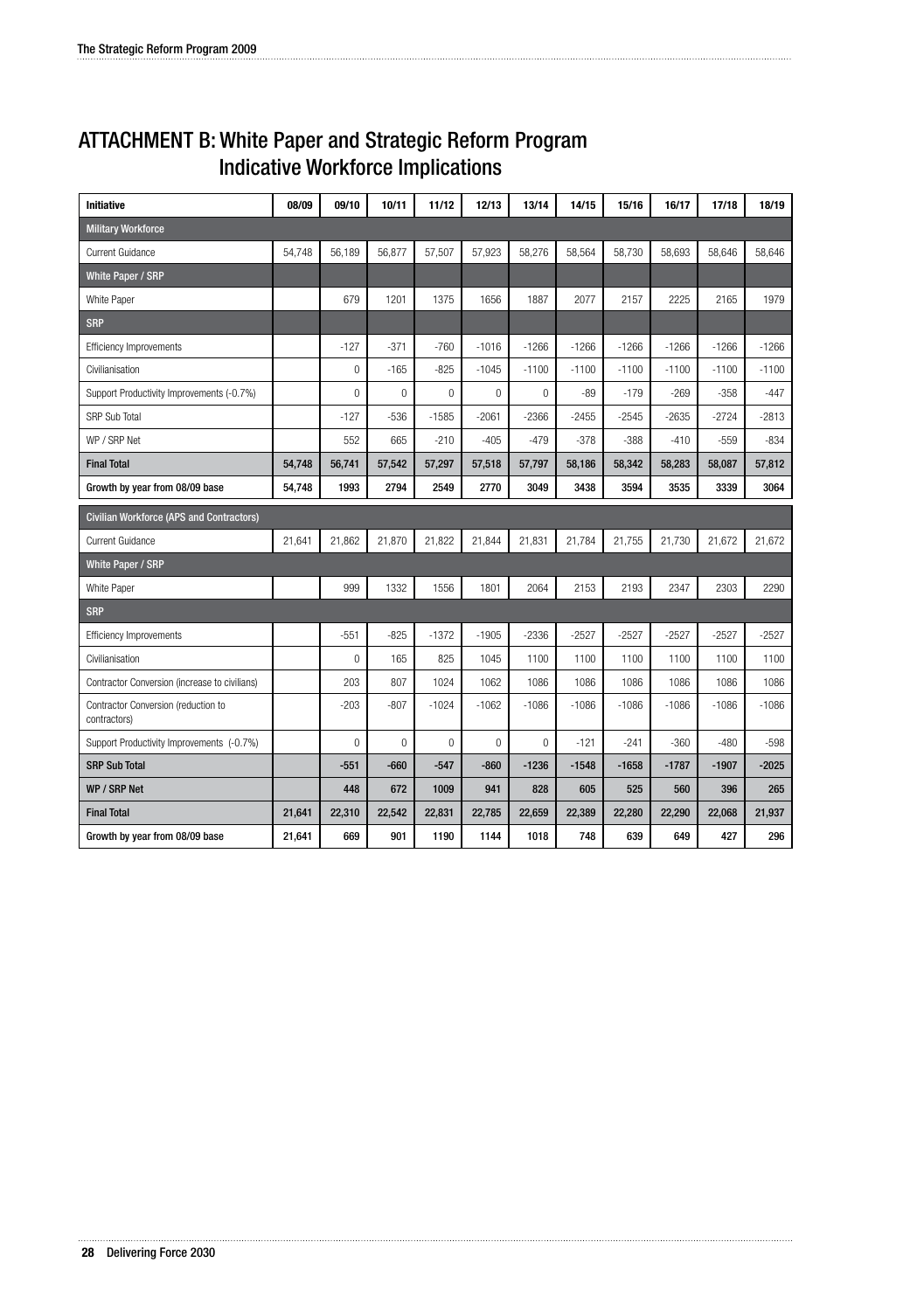

Delivering Force 2030Delivering Force 2030

**29**

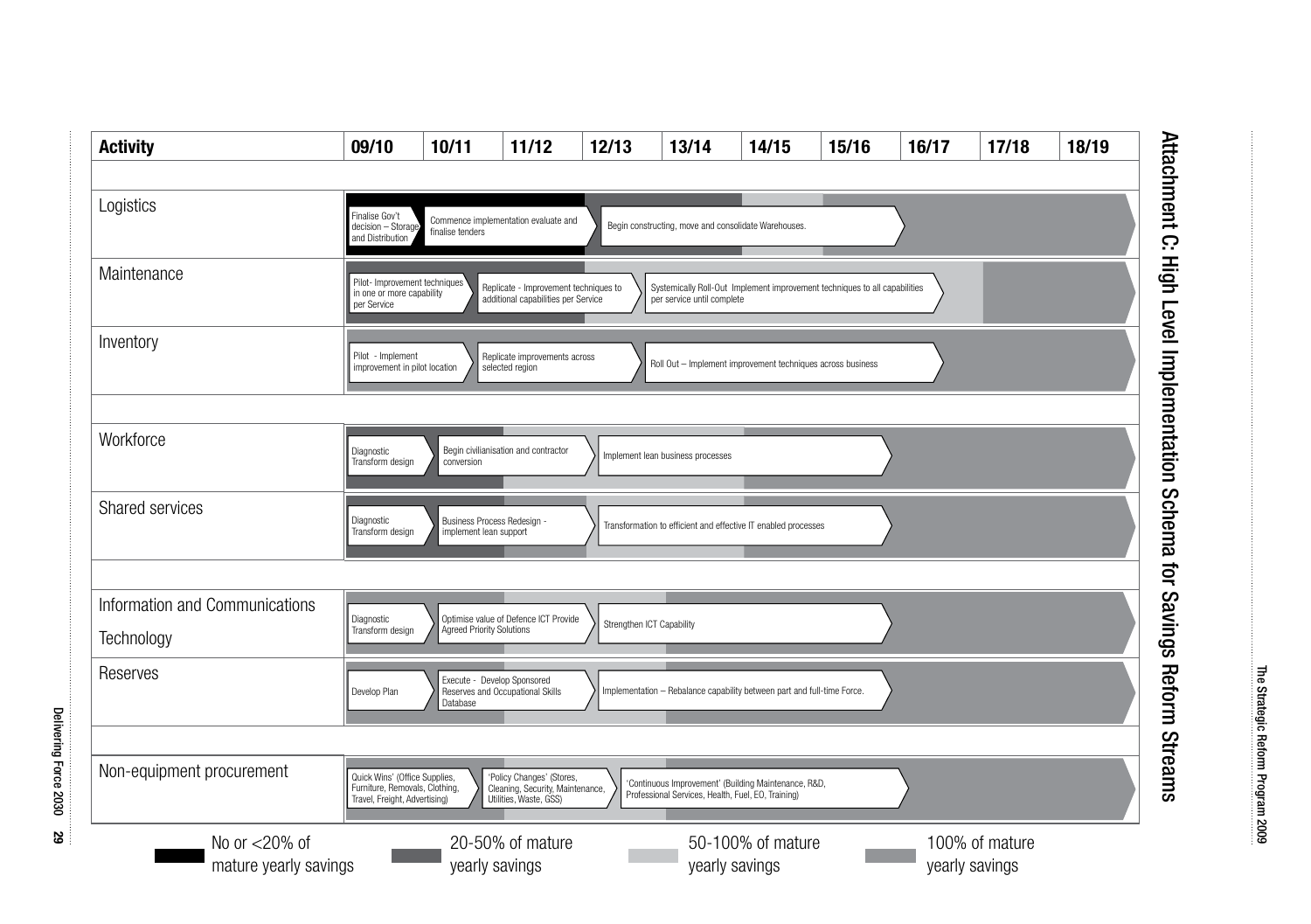| <b>Activity</b>                                          | 09/10                              | 10/11                                                                                            | 11/12                                                                                                                                                         | 12/13                                                                             | 13/14                                          | 14/15                                                                                                     | 15/16 | 16/17 | 17/18 | 18/19 |
|----------------------------------------------------------|------------------------------------|--------------------------------------------------------------------------------------------------|---------------------------------------------------------------------------------------------------------------------------------------------------------------|-----------------------------------------------------------------------------------|------------------------------------------------|-----------------------------------------------------------------------------------------------------------|-------|-------|-------|-------|
|                                                          |                                    |                                                                                                  |                                                                                                                                                               |                                                                                   |                                                |                                                                                                           |       |       |       |       |
| Output focused Budget Model                              | Design /<br>Planning               | Implement agreed Output<br>focussed Budget Model                                                 |                                                                                                                                                               | Continuous improvement and refinement                                             |                                                |                                                                                                           |       |       |       |       |
| <b>Strategic Planning</b>                                | Design /                           | Streamline and<br>rationalise strategic                                                          |                                                                                                                                                               | Formalise an end-to-end capability development process from White Paper / Defence |                                                |                                                                                                           |       |       |       |       |
|                                                          | Planning                           | quidance documents                                                                               |                                                                                                                                                               | Update through to government approval - including 5 yearly White Paper            |                                                |                                                                                                           |       |       |       |       |
| Capability Development                                   | Design /<br>Planning               |                                                                                                  | Improve strategic project prioritisation and oversight,<br>capability decision-making and documentation                                                       |                                                                                   |                                                | Improve management of capital for major acquisition and<br>Reduce the cost of major equipment procurement |       |       |       |       |
| Procurement and Sustainment                              | Design /<br>Planning               |                                                                                                  | Implement reforms in procurement and sustainment<br>process and establishing SLAs and performance<br>agreements to increase visibility of goods and services. |                                                                                   | Continuous improvement and refinement          |                                                                                                           |       |       |       |       |
| Preparedness and Personnel and<br><b>Operating Costs</b> | Benchmark Data<br>Capture Planning |                                                                                                  | Develop decision support capability<br>for preparedness optimisation                                                                                          |                                                                                   | into the Defence corporate information systems | Develop a capability costing tool that is fully integrated                                                |       |       |       |       |
|                                                          |                                    |                                                                                                  |                                                                                                                                                               |                                                                                   |                                                |                                                                                                           |       |       |       |       |
| Science and Technology                                   | Design /<br>Planning               | Future proof Defence S&T and<br>improve the governance and<br>business model of the DSTO         |                                                                                                                                                               | Continuous improvement and refinement                                             |                                                |                                                                                                           |       |       |       |       |
| Intelligence                                             | Develop Plan                       | Consolidate intelligence ICT and<br>implement efficiencies in the<br>delivery of HR and training |                                                                                                                                                               | Continuous improvement and refinement                                             |                                                |                                                                                                           |       |       |       |       |
| Estate                                                   |                                    |                                                                                                  | Over time, implement the Estate Reinvestment Strategy including continuous improvement and refinement                                                         |                                                                                   |                                                |                                                                                                           |       |       |       |       |
|                                                          |                                    |                                                                                                  |                                                                                                                                                               |                                                                                   |                                                |                                                                                                           |       |       |       |       |

# Attachment C2: High Level Implementation Schema for non-Savings Reform Streams Attachment C2: High Level Implementation Schema for non-Savings Reform Streams

The Strategic Reform Program 2009

The Strategic Reform Program 2009